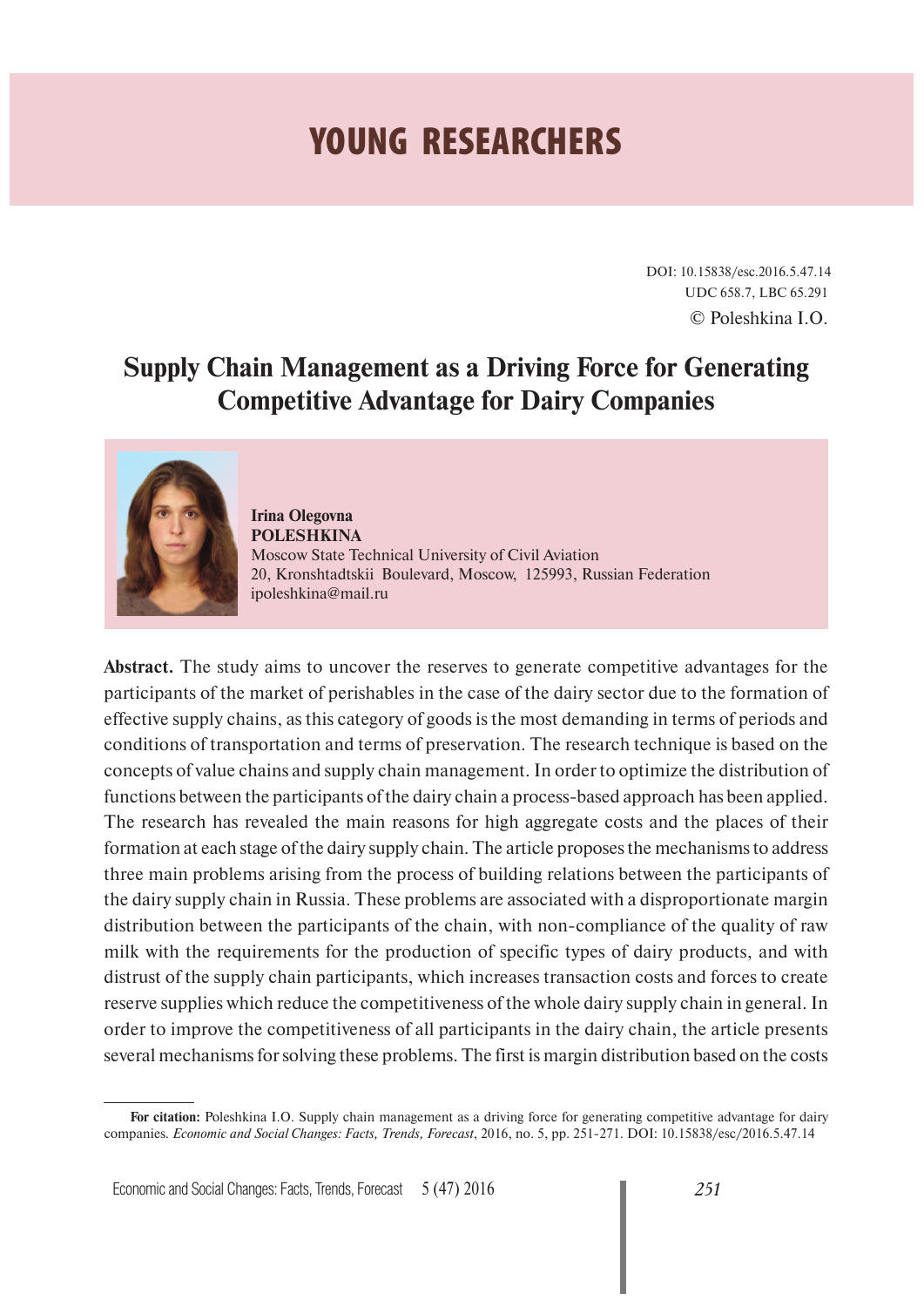incurred by each participant of the dairy chain. The second is the use of a mathematical model to determine the assortment of goods of a dairy enterprise on the basis of the incoming volume and quality of raw milk according to the seasonal factor and the demand for dairy products. The third is the feasibility of refusal from the formation of reserve supplies by all participants of the dairy chain, which will not only minimize aggregate costs, but also significantly improve the quality of dairy products actually available to consumers in retail trade.

**Key words:** competitive advantage, logistics costs, supply chain management, value chain, dairy products.

### **Introduction**

Nowadays, the world community is experiencing increased global competition, the aggravation of geopolitical problems, the declining prices of raw material, which forces the Russian economy to find new drivers of economic development, an important component of which are new management technology.

One of the main reasons for low competitiveness of Russian commodities both in the world and domestic market is their high cost which is formed in the process of production and product sales based on the manufacturing, logistics and transaction costs. Production cost management is carried out mainly at the level of an enterprise. The formation of logistics and transaction costs takes place outside an individual organization as a result of implementation of market relations. Insufficient attention has been given to the management of these components in Russia, which led to the fact that logistics costs are 2–3 times higher than those in developed countries. This is explained by the underestimation of capacity for the use of logistics as a

technology of management, integration, cooperation and coordination of business processes not only at the level of individual organizations, but also, and especially, in the entire supply chain as a whole.

As a result, the share of logistics costs in Russia's GDP is approximately 20%, while in the USA it amounts to 8.5%, and in Germany – 8.3%. The world's average value of this indicator is 11.4%. The share of transportation costs in product price ranges from 1 to 50%, the average value is 10% of the total value of transaction. According to the World Bank estimations in 2014, the level of logistics development in Russia is low (the 90th position out of 160 in the ranking, compiled on the basis of the  $LPI<sup>1</sup>$  calculation).

Today optimization of costs of delivery and storage of production resources and end products in Russia is one of the main reserves of cost saving, and, consequently, of reduction of product retail prices. However, according to experts, "in countries with high logistics costs, the

<sup>&</sup>lt;sup>1</sup> LPI – Logistics Performance Index calculated by the World Bank Group on international trade every one or two years since 2007.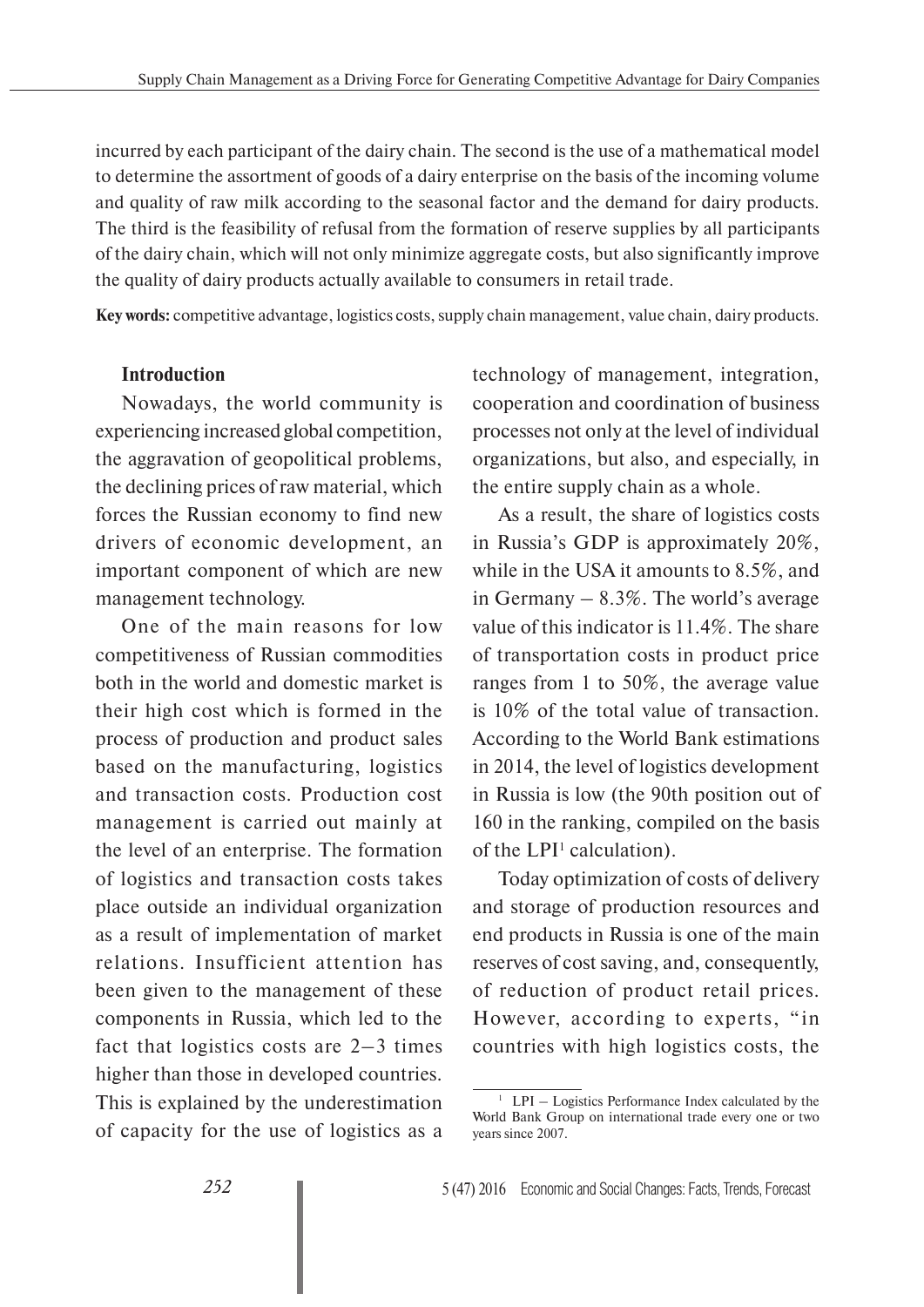main factor in determining their value is often the reliability of a supply chain, rather than the distance between trade partners" [4].

The share of logistics costs in Russia is particularly high in the price of perishable goods sales, as it is necessary to carefully coordinate the actions and interests of all supply chain participants in order to minimize logistics costs in this sector. Lack of such coordination forces supply chain participants to find ways of creating insurance supplies to provide the continuity in processes. However, the fact that a product is perishable makes it impossible to create insurance supplies even for a short period of time without compromising the product's quality. As a result of creation of such supplies at least at one stage of the supply chain the product's consumer properties are deteriorated and its cost is raised due to inevitable increase in storage losses.

It would seem, that manufacturers and resellers have to increase their end product insurance supplies to a greater extent as they are furthest from the consumer and do not have accurate information about the level of real demand. Retail chains should have a lesser need for creating insurance supplies as they are closest to the source of demand change. However, given the absence of understanding of strategic prospects from creating an effective system of supply chain management by all its participants, the situation is the opposite.

For example, even if major reliable partners such as Danon are involved in building a supply chain, retail chains are not ready to completely abandon the stocks of dairy products (DP) at their own warehouses because they are afraid of suffering losses from commodity deficiency. As a result, the consumer of a retail chain does not have access to fresh dairy products as the retailer provides them only with the three-day old supplies. The customer's dissatisfaction leads to the decrease in consumer demand and causes distrust of the trademark which is reflected in the image and profitability of dairy producers and all participants in the supply chain.

It is possible to solve this problem through the full implementation of the strategy of supply chain management – SCM (Supply Chain Management) at all stages of production and distribution of perishable products, which will allow all participants of the supply chain to give up the creation of insurance supplies and significantly reduce logistics costs. Moreover, the use of SCM strategy will reduce transaction costs by enhancing mutual trust between chain supply participants on the basis of stable repetitive cooperation. Additional competitive advantage is created due to consistent optimization of production processes of each supply chain participant. The use of this approach makes it possible to organize production at every stage of supply chain for the received products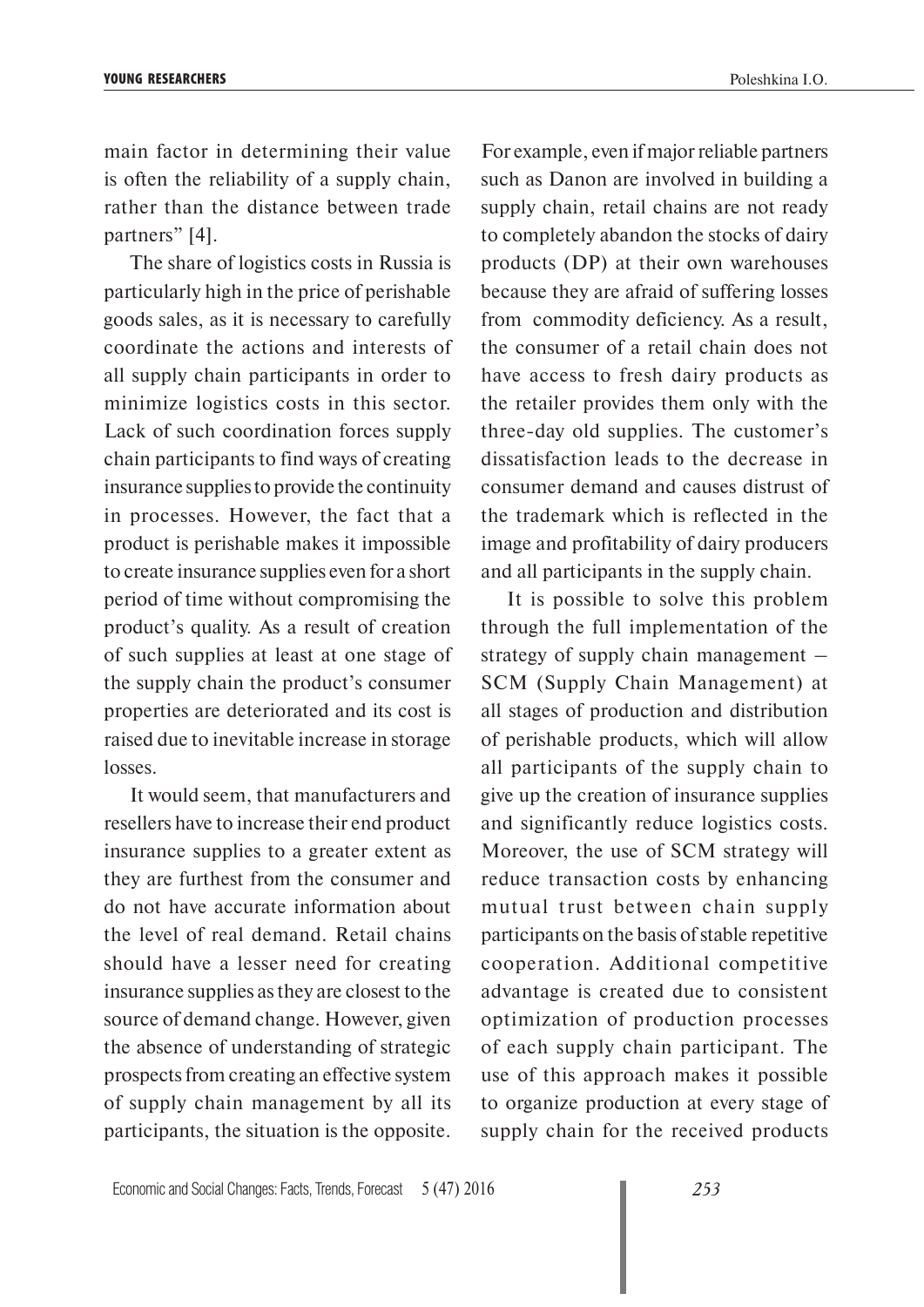to fully meet the requirements of the subsequent stage, in view of achieving total costs minimization of the entire supply chain. Amid economic recession, declining population's incomes and consumer demand, reducing production costs without compromising the quality of the end product is the most preferable strategy.

Furthermore, the implementation of SCM strategy will provide additional competitive advantages to the participants due to the focus of creating the end product value during all stages of the product's life cycle on the preferences of particular consumers.

In order to implement this strategy it is necessary to establish a system of rapid information exchange between the participants of retail and supply chains, as well as to design highly flexible supply chains able to quickly respond to the changing market conditions. Not for nothing do many experts bring management of any processes, logistics in particular, in line with information exchange management.

Different product manufacturing includes different number of manufacturing stages, that is why it has different need for network communication. Each economic sphere requires the development of its own models of effective network interaction appropriate to sectoral characteristics of business processes organization. The longest product manufacturing chains

are established in the food industry. For example, in the U.S. the longest production chain has established in meat production: from developing forage, manufacturing food additives and vitamins for cattle fattening to manufacturing a variety of end meat products and delivering supplies to supermarkets, restaurants and hotels [16]. The purpose for this study is to identify the reserves for creating competitive advantages for the participants of the market of perishable products through the formation of efficient supply chains, as this category of products puts the largest amount of requirements to transportation and storage terms and conditions.

The largest share of raw materials for food production is supplied by agriculture. Meat, fish and milk are considered to be the most perishable food products. The most stringent requirements are imposed to the terms and conditions of raw milk transportation and storage because its composition determines the possibility of producing a particular dairy product and processing costs. Moreover, from the point of view of food security in Russia the dairy sector is the one experiencing a very difficult situation. Therefore, the research subject is dairy industry which manufactures perishable dairy products. In the author's opinion, the issue of efficient distribution of production and logistics processes and margin between the participants in the dairy chain.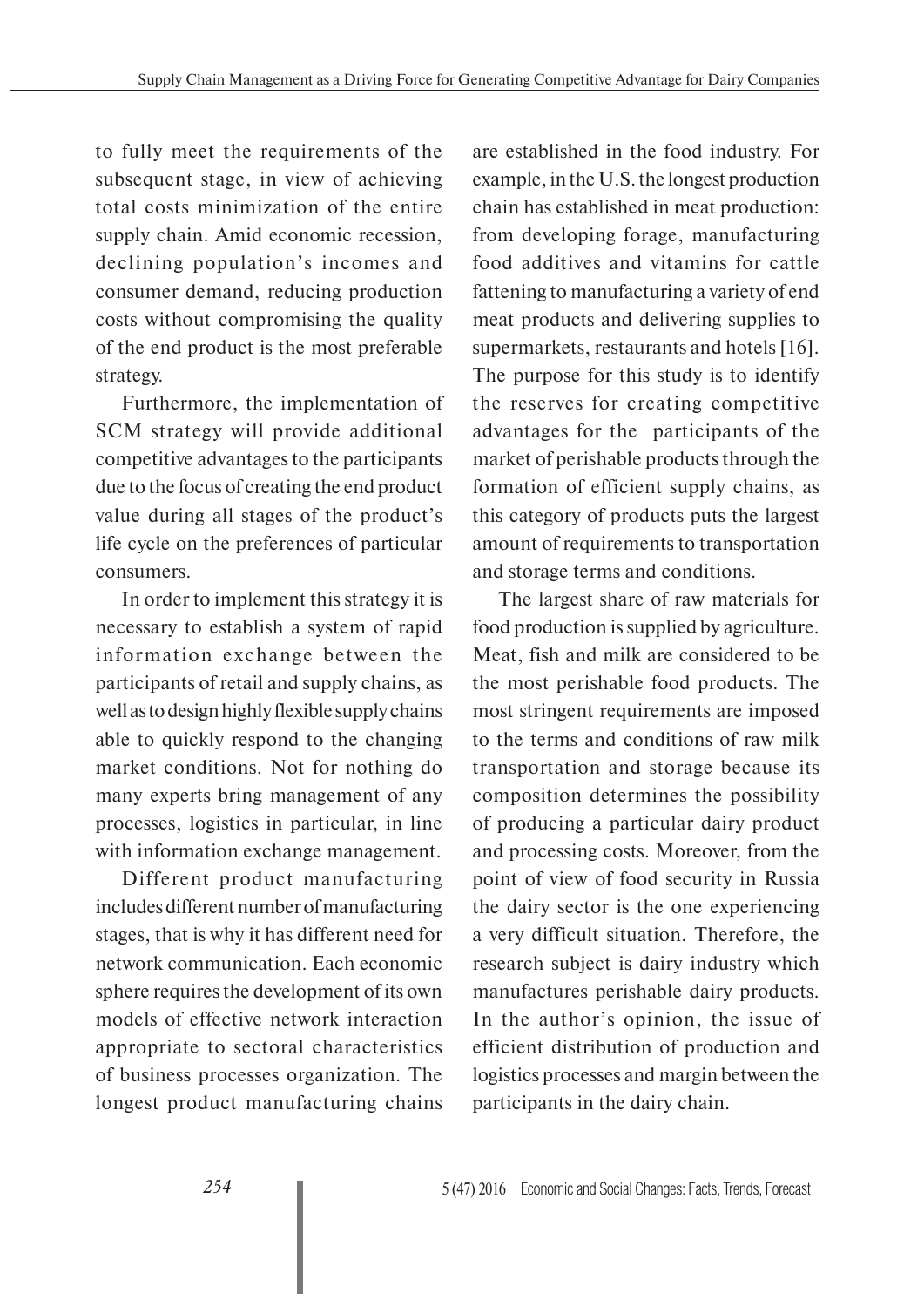#### **Research methodology**

The research is based on the use of the concept of value chain (VC) as a tool for determining the place of a company in the market and creating a competitive advantage proposed by Michael Porter in 1985 [10], and the concept of supply chain management. Nowadays, the boundaries between these two concepts are blurred, although the main difference was the concept of "margin" which initially was not considered in SCM. According to the Porter's VC concept, the long-term company's return is provided by the created product value, rather than by cost reduction, because, by focusing the company's activities on reducing costs the company may lose additional profit derived from manufacturing costly products with unique properties.

The VC concept's management object is the process of value creation, while the SCM concept considers material, financial and information flows as its management object. Recently, however, the idea of value creation has also been embodied in the SCM concept, as evidenced by the modern definition of SCM. For example, according to the definition suggested by G. Kott, supply chain management is the integration of key business processes, starting from the end-user and covering all suppliers of goods, services and information which add value for the customer and other parties concerned [5]. That is, the use of the SCM approach is aimed at increasing

the level of customer satisfaction and optimizing the costs of this process.

Another difference between these concepts is the use of VC at both intra- and inter-firm levels, while the SCM concept is used only in reference to relations management at the inter-organizational level. At the intra-organizational level these ideas are implemented in the approaches of integrated logistics.

However, singling out the concept of "margin" as a management object in the VC concept is not only important for assessing the profitability of production with higher costs and more valuable consumer properties, but also absolutely necessary for the development of interfirm relations in the market, especially in long-term strategic partnership. Strategic partnership reliability is determined by the efficiency of each participant's functioning and their competitive advantages in the market which are created due to this integration. Effective functioning of all chain participants is possible only on condition of objective margin distribution, the basis for which should be the size of the value created by each participant. From this point of view, the management of margin distribution between value chain participants is a prerequisite for the establishment of reliable strategic partnership and a supply chain. This factor was not initially considered in the SCM approaches, however, it was seamlessly integrated into the SCM concept erasing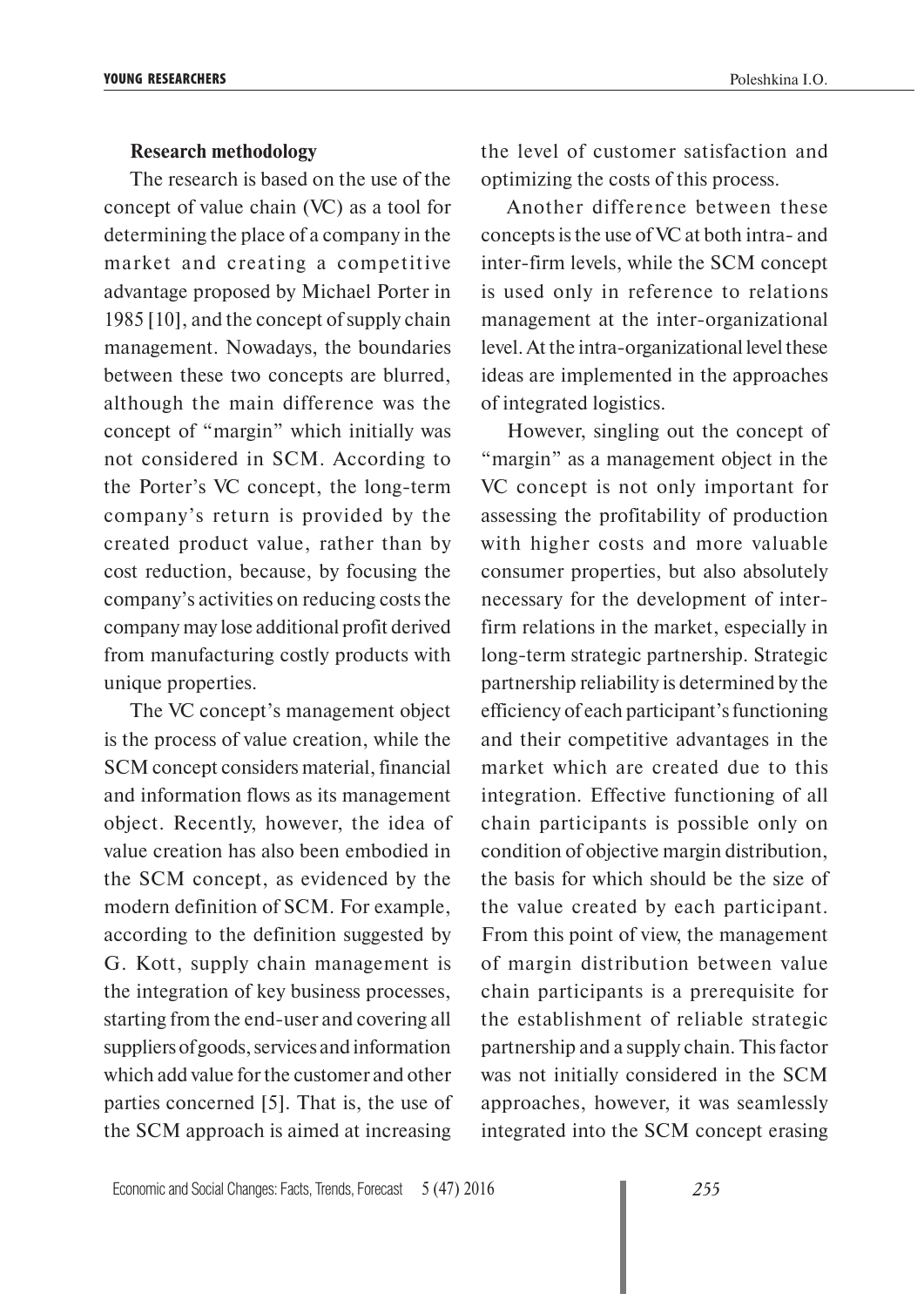the boundaries between VC and SCM concepts. This is evidenced by the definition of SCM given by R. Handfield and E. Nichols: "...It is integration and management of all activities within the supply chain on the basis of mutual cooperation, effective business processes and extensive information sharing for establishing high-performance systems of value creation, which would provide member organizations with a significant competitive advantage" [18].

This definition ensures a more precise perception of the purpose for the creation of a supply chain system, which consists primarily in creating value for participant companies by combining efforts on manufacturing demanded goods with optimal production costs. On the basis of setting this objective, with regard to the principle of objective margin distribution between supply chain participants, the SCM system itself can be considered as the main driver in creating competitive advantages for companies in the market, especially in crisis, which helps reduce aggregate logistics costs, as well as ensure equal distribution of benefits derived from its creation among all chain participants.

In this paper, supply chain management is considered as a process of integration of participant organizations and management of all types of their activity based on mutual cooperation aimed at establishing highperformance value creation systems for meeting customer needs, achieved with

optimal aggregate costs, which would provide participant organizations with a significant competitive advantage.

SCM is the main mechanism for creating competitive advantages in the market economy which, according to experts, helps the participants reduce the cost of order processing by 20–40%, reduce procurement costs by 5–15%, reduce the market entry period by 15– 30%, reduce stock reserves by 20–40%, reduce production costs and increase profits by 515% [11].

In economically developed countries, modern market competition has become kind of a competition between supply chains, rather than individual organizations. Namely, it has become impossible for an individual organization outside the supply chain to achieve a significant competitive advantage.

In relation to the dairy industry, the issue of supply chain management and value chain is particularly relevant in connection with stringent requirements to product quality at each stage of the chain and with unequal competitive positions of participants on the market. Low consolidation of agricultural producers, limited technological development of processors (except for national leaders in dairy products manufacturing) and a favorable position of retailers leads to disproportionate margin distribution between the participants in favor of the latter. The distribution does not reflect the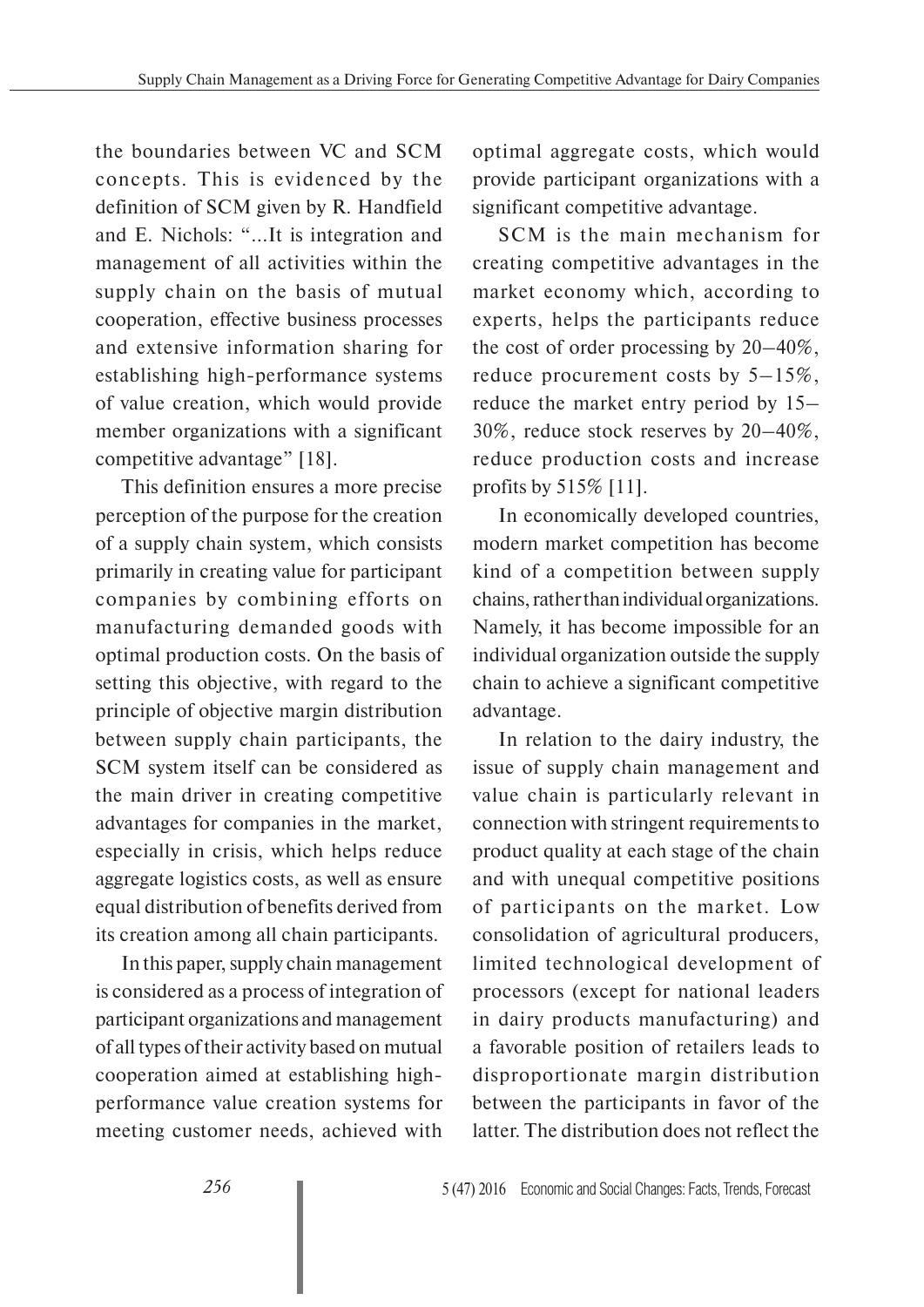

real contribution of each chain participant in the creation of end product value. This is confirmed by a sharp stunting of procurement prices for raw milk of agricultural producers from retail sales prices of dairy products (*Figure 1*) and, consequently, by a reduced production of organic milk in the country due to agricultural producers' lack of funds for investing in expanded reproduction [3, 19].

The problem in the dairy market is common not only for Russian reality, as evidenced by numerous studies conducted in countries of both developed and developing economies [20, 21, 22, 23, 24, 25].

However, the profitability of the dairy industry not only affects the interests of participant enterprises, but is also a strategic objective for ensuring food security of the countries. For example, "The Food Security Doctrine of the Russian Federation" identifies a 90% or more production threshold of own milk and dairy products in the total volume of commodity resources of the domestic market to ensure food security of the country [2], which is impossible to achieve in conditions of unbalanced profits distribution among its participants. Milk and dairy products are an integral element in the menu of every Russian, however, milk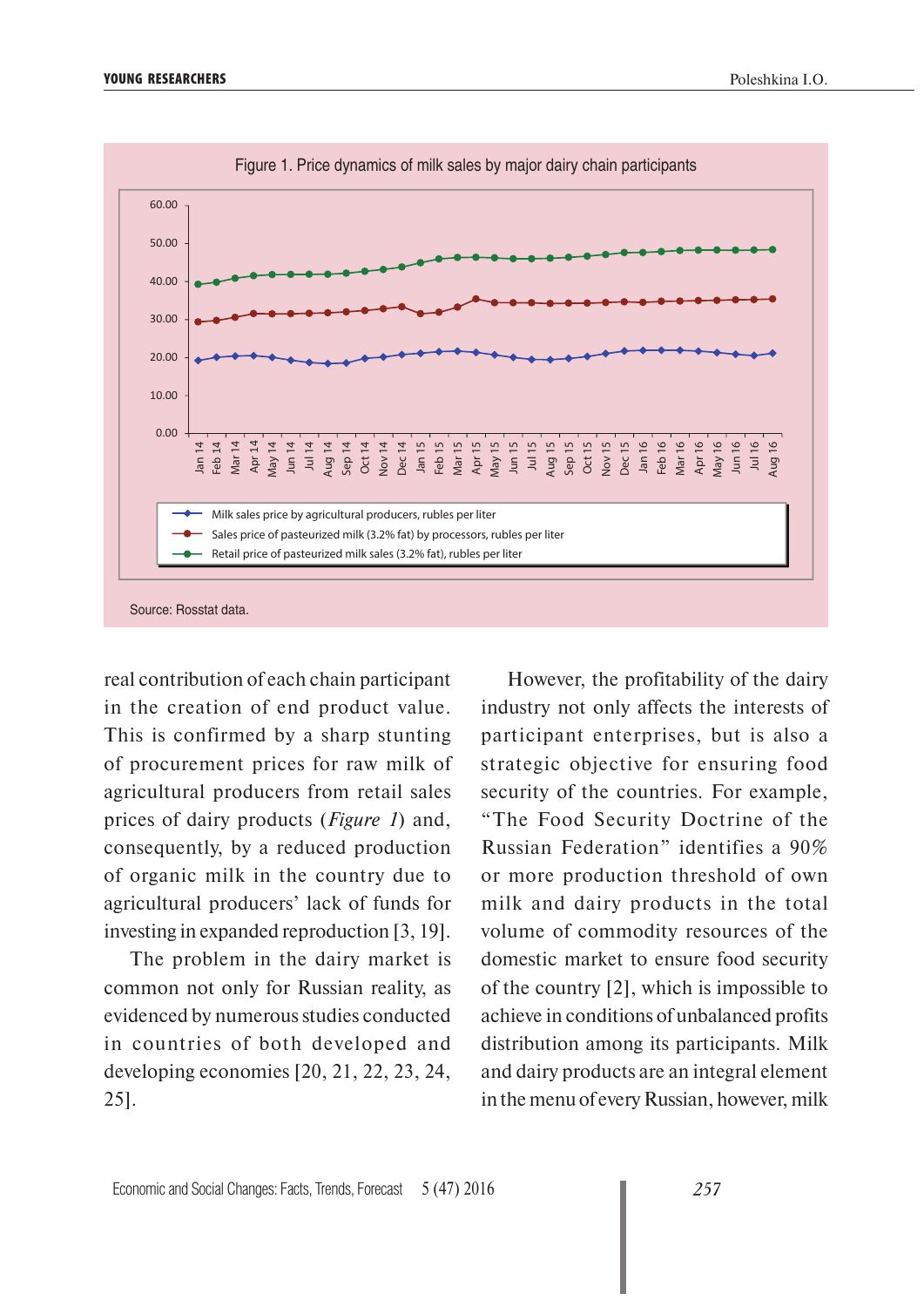self-sufficiency of the Russian population that the most important health product is at risk. Over the part 20 years this industry has experienced rather negative trends characterized by a reduced number of dairy herd, milk production and, consequently, of organic dairy products. Russia's milk and dairy self-sufficiency in 2015 amounted to less than 60%. The main reason for such a significant milk underproduction is low agricultural production efficiency mainly caused by lack of coordination between dairy market participants' interests and monopoly raw milk procurement prices underpricing which is easy to achieve amid low industry consolidation [9].

Producers' and retailers' dependence on the availability and quality of raw milk is very high. In Russia, there are about 1000 enterprises engaged in dairy products manufacturing. They annually process an average of 19.7 tons of milk [7]. Dairy products comprise more than 15% of retail turnover. Underestimation by trade and processing industry of strategic importance of raw milk producers' stable position aggravates the situation in the industry.

To optimize the relations in the dairy products value chain it is necessary to identify the main supply chain participants and their functions. However, the number of supply chain participants may vary depending on the number of intermediaries; at the same time, the number of operations and processes which must be implemented in order to produce a

particular type of a dairy product is relatively constant. The number of supply chain participants depends on the distribution of these processes between the performers. Therefore, to improve the efficiency of a supply chain, the author proposes to use the process approach based on identifying all the necessary processes which create added value in the supply chain. Further, these processes should be optimally distributed among the performers taking into account the possibility of outsourcing some operations, added value created by each performer should be defined, and parameters underlying each process and influencing end product manufacturing should be identified.

Dairy product value chain includes four basic stages: milk production and storage in agriculture; milk collection and delivery for processing; raw milk processing and dairy products manufacturing; transportation of finished dairy products to sale points; dairy products sales to consumers *(Figure 2)*.

During the process of raw milk production biological value of raw materials is created, milk quality (its grade) is formed and its environmental properties<sup>2</sup> are ensured. The performers of this process are agricultural producers which determine the volume of production and the produced milk type (cow's, goat's, etc.). During

<sup>&</sup>lt;sup>2</sup> Environmental properties of dairy products  $-$  a set of properties of production satisfying environmental safety requirements.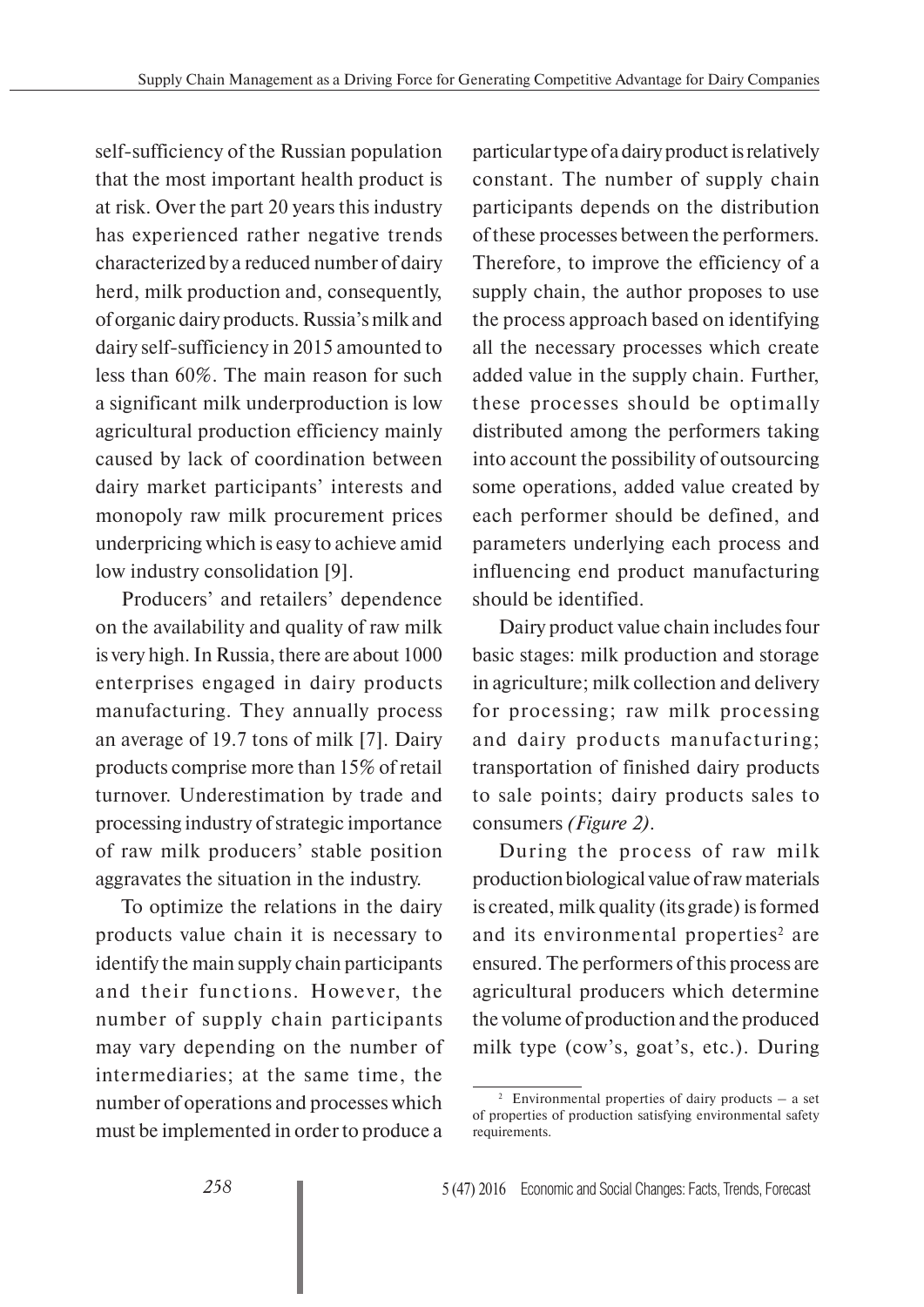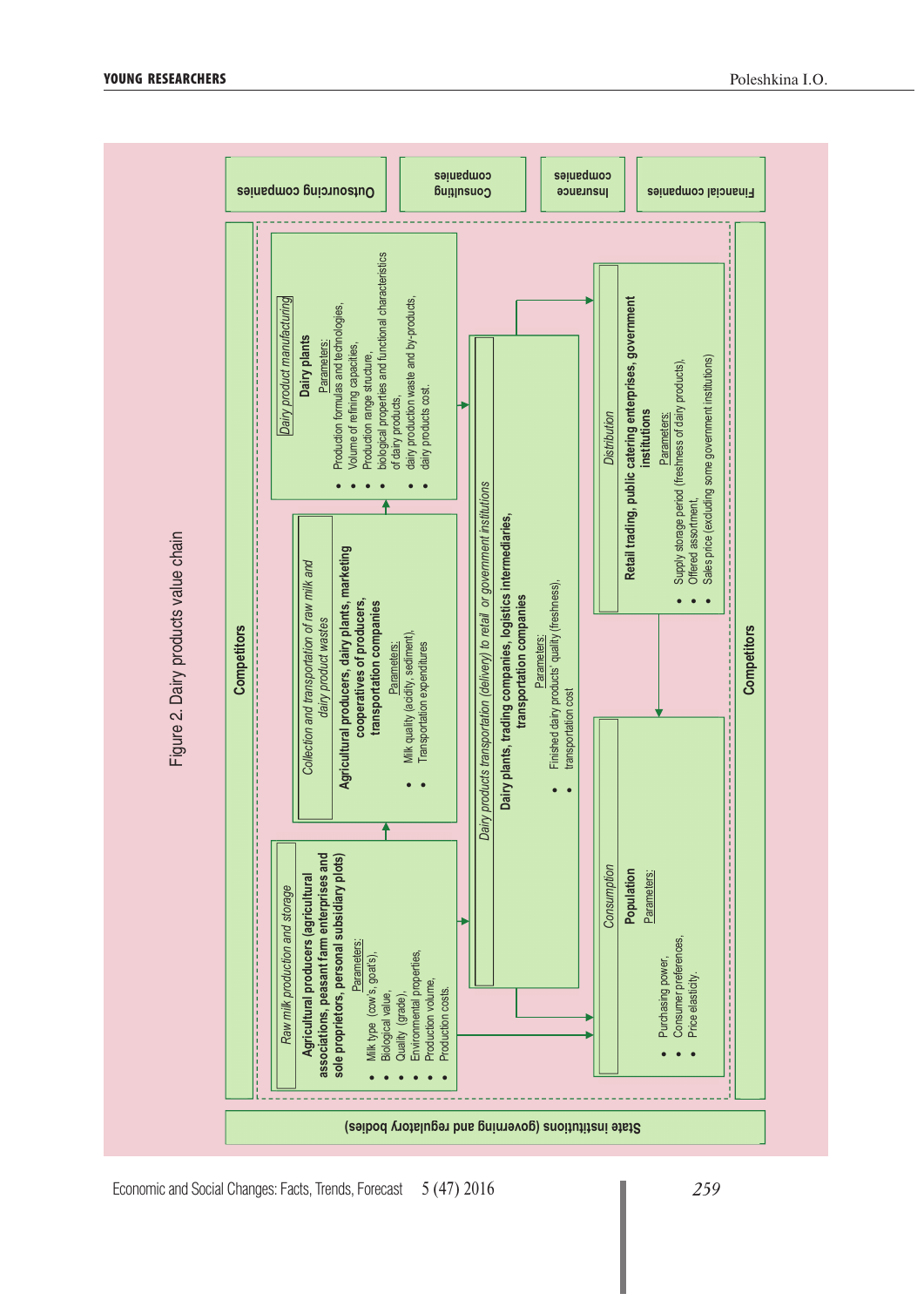production process the cost of raw milk is identified, as well as milk procurement price and milk producers' margin level on the basis of relations within a supply chain. Thus, milk producers' performance may be enhanced by optimizing the cost of milk production through the improvement of production technology and determining the optimum margin level.

During the process of raw milk collection and transportation raw materials become available for reprocessing in its sites; quality parameters of milk (acidity, bacterization, sediment, etc.) are retained or worsened. Raw milk quality retention is ensured through controlling sanitary conditions of milk collection and transportation temperature requirements, as well as analyzing the collected milk from different manufacturers. The performers of this process may include milk producers themselves, marketing cooperatives of milk producers, dairy plants or transportation companies. During the process of milk collection and transportation costs are formed, which are determined by the transportation distance and depend on the location of dairy plants and their rawproduct purchase area. The efficiency of transportation can be enhanced by optimizing the conditions, volumes and routes of milk transportation. During the process of dairy products manufacturing raw milk is transformed into a wide range of finished dairy products with specified biological properties and functional

characteristics. The performers of this process are milk processing plants which define production formulas and technology and dairy products assortment structure depending on the raw milk quality parameters and consumer demand. The selected production assortment and production technology affect the amount of waste and by-products, the rational use of which also influences the efficiency of the entire production process. Moreover, dairy plants often develop convenient forms of filling and packaging themselves. Production process determines the cost of dairy products and the price of dairy products delivery to retail chains is determined a supply chain.

The process of dairy products delivery to retailers or government institutions ensures the availability of finished dairy products of a particular quality (freshness) to the consumers. The performers of this process may be dairy plants, trading companies, logistics intermediaries (3PL providers, logistics centers) and transportation companies. During the transportation process of diary products the quality of finished dairy products is retained of worsened, which is determined by the temperature and time parameters of product delivery. Transportation time and temperature requirements, as well as appropriate temperature maintaining and keeping within waiting time during loading and unloading are of equal importance.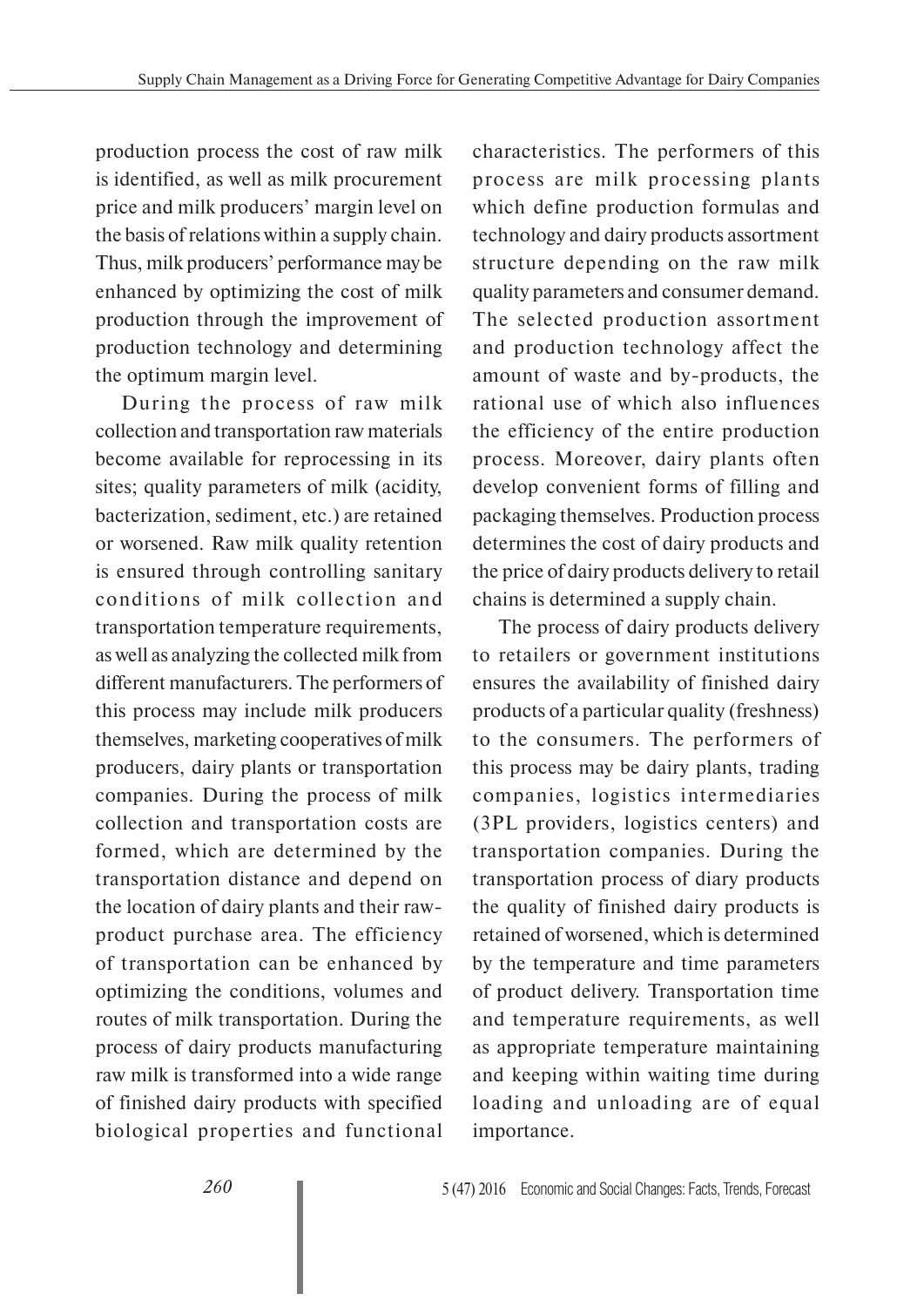The distribution process creates added value of dairy products, which is associated with the possibility of their convenient purchase by end users. The performers of this process are various retailers, catering enterprises and government institutions (hospitals, schools, kindergartens, etc.). Retailers and catering enterprises set the price of finished dairy products, sometimes by holding demand stimulation campaigns through granting various discounts. The retailers determine the time of supply storage in their warehouses, i.e. the freshness of the product offered to the consumer and dairy products assortment available for sale.

The process of consumption determines the purchasing power, consumer preferences and price elasticity of each group of dairy products.

Thus, the retail price of finished dairy products sales is formed on the basis of production costs determined at the stages of production process, transaction and logistics costs determined during the process of building contract relations and product movement between the stages of production process in a value chain [1]. The majority if modern Russian companies in the dairy market use the supply chain management mainly to optimize transaction and logistics costs. However, the full implementation of the SCM strategic approach implies coordinated development and optimization of production processes of each supply

chain participant aimed at meeting customers' needs and optimizing aggregate costs in a value chain.

Major logistics costs in the dairy industry consist of transportation costs of raw milk and finished products delivery, costs for stockpiling and maintaining product supplies in warehouses, filling, packaging and labelling costs, order processing costs and administrative costs.

According to the concepts of VC and SCM, the purpose for implementing a supply chain management system is the balanced and coordinated development of its participants and the design of a unified strategy of creating competitive advantages in two directions:

1. Improving the quality of consumer satisfaction by: building strong feedback mechanisms; management of new product development taking in account the adjustment of raw milk production technology to meet the requirements of the processing industry; reducing the time of perishable product movement with in a supply chain; joint creation of by all participants of an effective continuous "cold chain" with the required temperature requirements at every stage of a supply chain. The end user of a supply chain should be regarded as the main chain participant as all the process is focused on their satisfaction.

2. Reducing aggregate costs of all supply chain participants: inventory optimization; consistency and optimization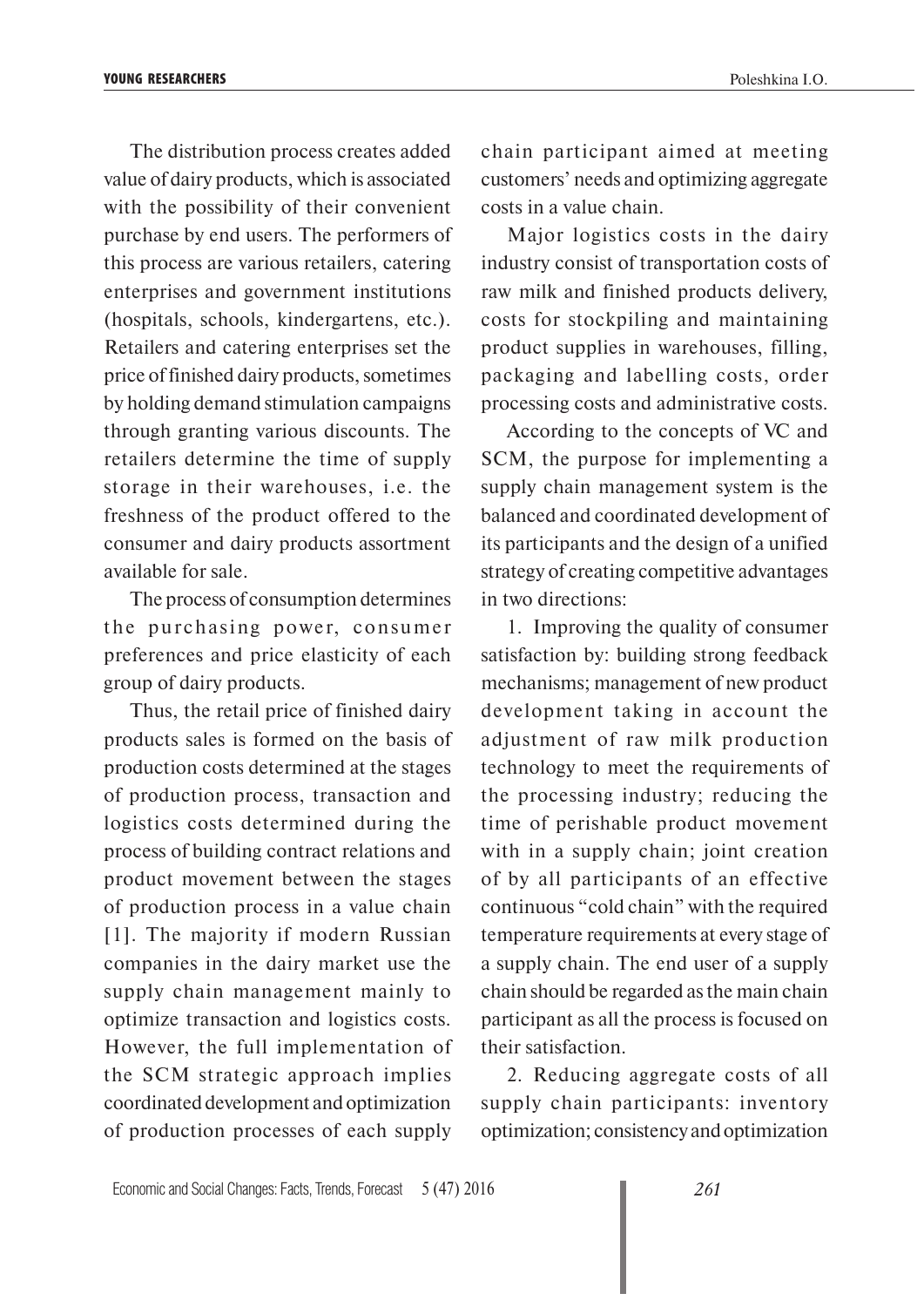of technological and logistics operations; minimization of transportation and transaction costs; reduction in the number of intermediaries in a chain; reassignment of logistics functions between chain participants; management of repayable funds which reduce the losses associated with short expiration terms of dairy products; scaling down the activities which do not add value to the goods; reducing risks of unfair cooperation.

During the process of building contract relations between dairy market participants, major logistics and transaction costs are usually borne by dairy plants which occupy an intermediate position in a supply chain. In relations with agricultural producers, this is explained by weak financial and human capacities, while in relations with retailers, refusal of there costs is associated with their dominant position in a supply chain, as they are the main sales channels of dairy products.

From the perspective of dairy plants, the distribution of logistics costs in their favor in their relations with agricultural producers is justified from the point of view of the transactional approach, as it gives them an opportunity to influence individual price and non-price parameters of raw milk or the conditions of their formation. This approach supports the theory of O. Williamson on the formation of transaction costs who believes that "... a producer rooted in the industry must invest in long-term transaction-specific assets

if they want to strengthen their position on the market and successfully deter the entry of other companies" [13]. Apart from logistics costs reallocation aimed at stimulating the development of their suppliers in the dairy chain, dairy plants can use the following mechanisms: provision of advisory services, investing in technology and equipment, equipment leasing, provision of guarantees for obtaining bank loans, provision of production resources.

Distribution of logistics costs between dairy plants and retailers on the Russian dairy market cannot be called optimal as retail trading which contributes the least to the product's added value receives an disproportionately big proportion of the profits, which results in imbalance in the entire chain performance. Optimization of margin distribution between the participants of the dairy market requires a deep study of gaining synergy potential during the integration process in this sphere.

# The obtained results

As a result of the research the main reasons for the formation of high aggregate costs in dairy products manufacturing and sales in Russia have been identified. They are listed below:

• Disproportionate distribution of margin from dairy products sales among dairy chain participants (mainly agricultural milk producers). Income distribution from sales of 1 liter of pasteurized milk in Russia before the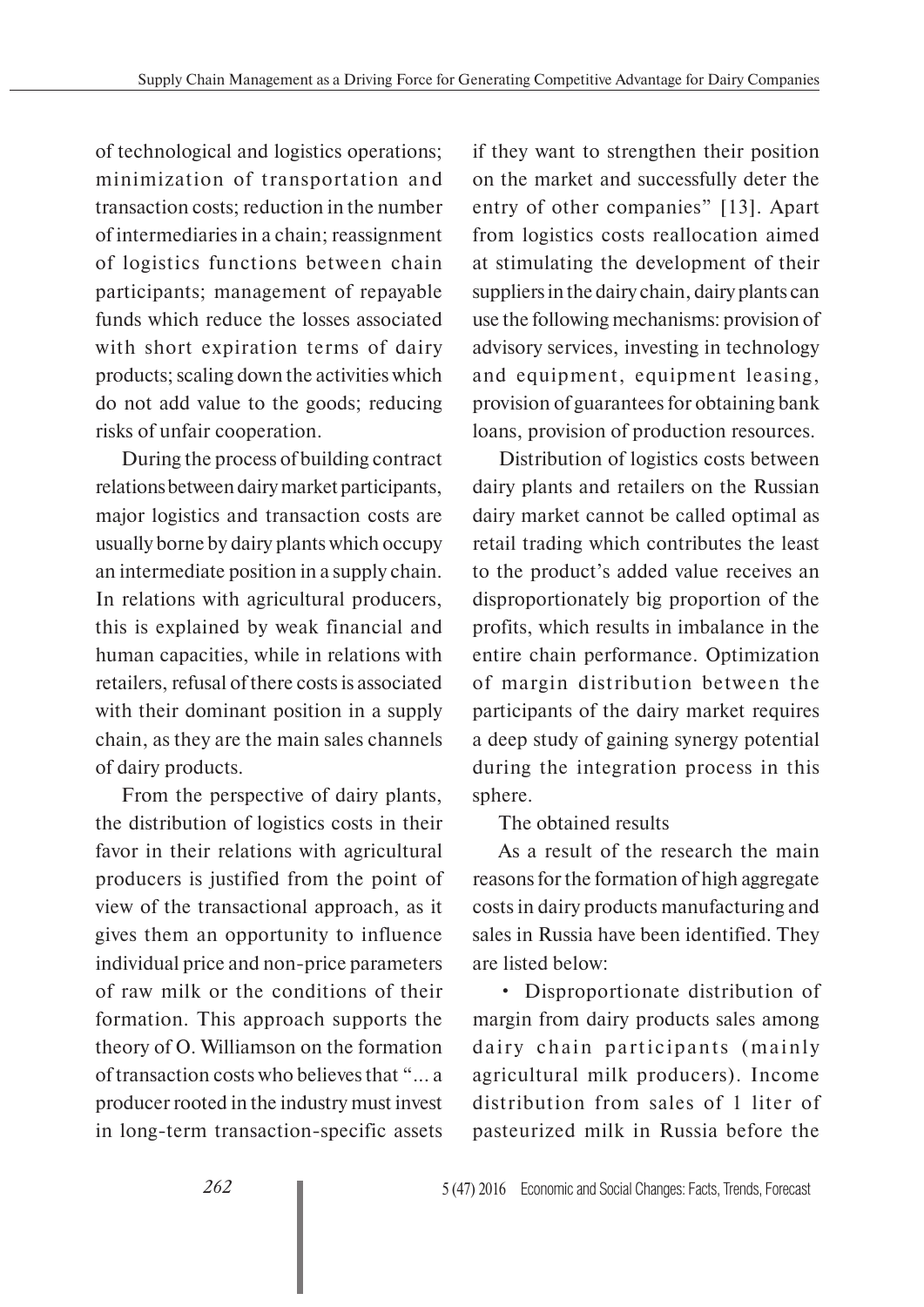announcement of sanctions was as follows: agricultural producers' share accounted for 36.9% of retail price, the processors' share  $-36.3\%$ , the share of retailers  $-26.8\%$ . Since the introduction of sanctions, the situation has slightly changed but there is still no optimal income distribution between dairy chain participants. Thus, for 8 months of 2016 the retail price share of agricultural producers amounted to 44.5%, of processors – 28.2%, the retailers' share – 27.3% (*Tab.*).

These changes are associated with reducing the milk supply in the Russian market. According to experts, given the level of expenditures and the contribution of each dairy chain participant in added value of finished dairy products, the favorable ratio is: 50% – the share in retail price of sales price of raw milk manufactured by agricultural producers, 30% – the share of milk sold by processing companies, 20% – the retail share [17]. For comparison: in the UK, the producers' share of retail price of pasteurized milk sales amounts to  $55\%$ , in the US –  $56\%$ , in Germany  $-46\%$  [8, 20, 25]. Milk producers' low revenues hampers the investment of funds in the development and implementation of innovative production technologies which significantly hinders the reduction of production costs and the improvement of raw milk quality, thereby increasing the costs of dairy products manufacturing.

• Spontaneously formed distribution channels of finished products, the vast majority of which are resellers, i.e. smallscale wholesale intermediaries whose services result in the appreciation of finished products in the whole process of product distribution. Unjustified from the point of view of consumers, the

| Period                                        | National average sales price, rubles per liter |                                                                    |                                                              | Share of each market participant in retail price<br>of pasteurized milk (3.2% fat), % |                         |                       |
|-----------------------------------------------|------------------------------------------------|--------------------------------------------------------------------|--------------------------------------------------------------|---------------------------------------------------------------------------------------|-------------------------|-----------------------|
|                                               | Raw milk of<br>agricultural<br>producers       | $3.2\%$ fat<br>pasteurized milk<br>sold by processing<br>companies | $3.2\%$ fat<br>pasteurized milk<br>sold by retail<br>traders | Agricultural<br>producers                                                             | Processing<br>companies | <b>Retail traders</b> |
| January                                       | 21.91                                          | 34.51                                                              | 47.65                                                        | 46.0                                                                                  | 26.5                    | 27.6                  |
| February                                      | 21.93                                          | 34.78                                                              | 47.88                                                        | 45.8                                                                                  | 26.8                    | 27.4                  |
| March                                         | 21.92                                          | 34.86                                                              | 48.17                                                        | 45.5                                                                                  | 26.9                    | 27.6                  |
| April                                         | 21.71                                          | 34.99                                                              | 48.26                                                        | 45.0                                                                                  | 27.5                    | 27.5                  |
| May                                           | 21.32                                          | 35.07                                                              | 48.28                                                        | 44.2                                                                                  | 28.5                    | 27.4                  |
| June                                          | 20.86                                          | 35.21                                                              | 48.25                                                        | 43.2                                                                                  | 29.7                    | 27.0                  |
| July                                          | 20.52                                          | 35.24                                                              | 48.28                                                        | 42.5                                                                                  | 30.5                    | 27.0                  |
| August                                        | 21.15                                          | 35.41                                                              | 48.40                                                        | 43.7                                                                                  | 29.5                    | 26.8                  |
| Average price<br>for 8 months                 | 21.42                                          | 35.01                                                              | 48.15                                                        | 44.5                                                                                  | 28.2                    | 27.3                  |
| * Author's calculations hased on Bosstat data |                                                |                                                                    |                                                              |                                                                                       |                         |                       |

Retail price structure on the Russian dairy market in 2016\*

\* Author's calculations based on Rosstat data.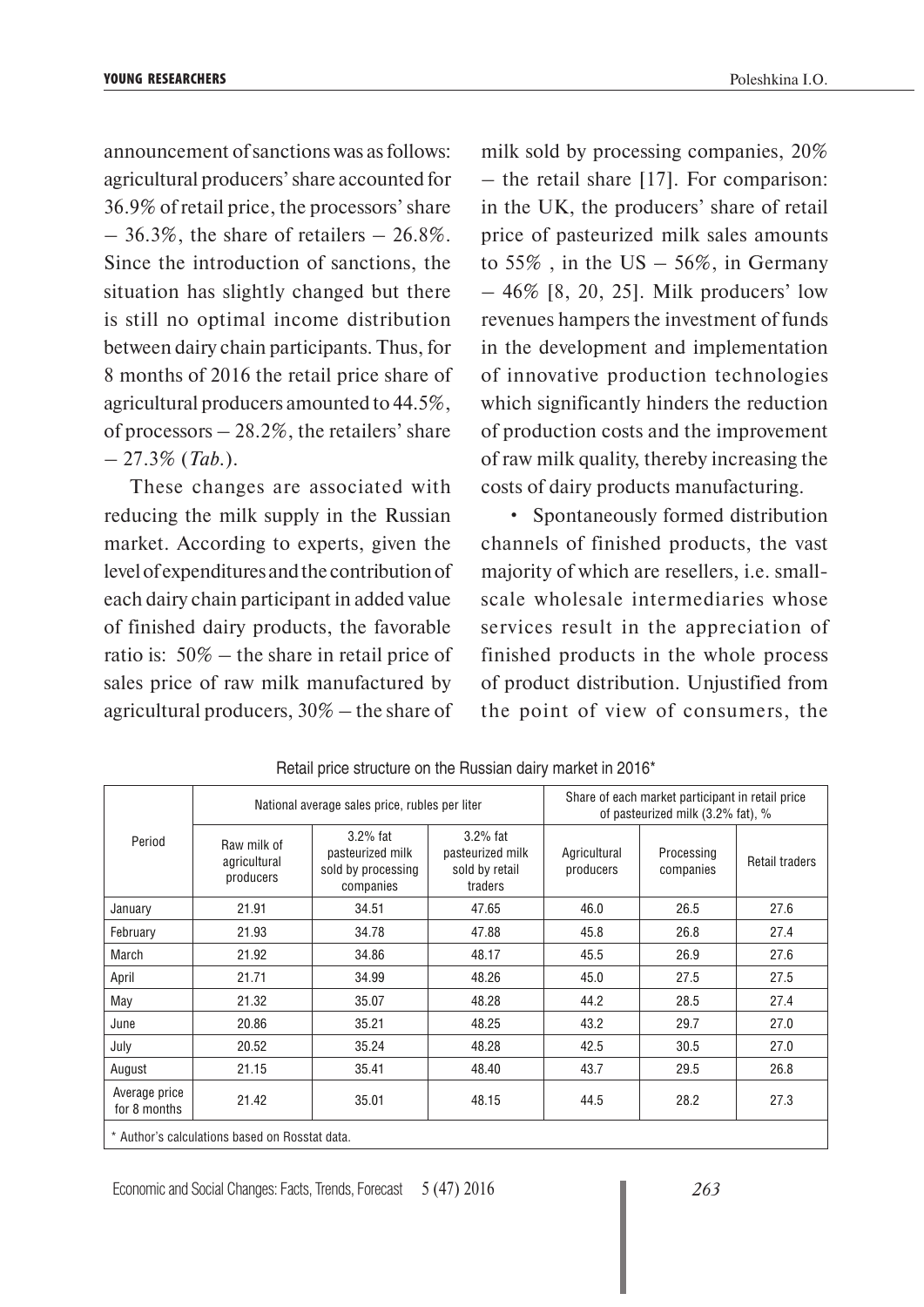increase in retail sales prices of goods forces the consumers to reduce demand and accentuates the imbalance of profit distribution between the dairy market participants.

• Low development efficiency of raw materials zones of existing dairy plants (i.e., insufficient volume of milk production within the range of processing plants where the milk purchasing in terms of transportation costs is economically feasible), on the one hand, forces them to purchase raw materials in adjacent regions, creating additional transportation costs, on the other hand, results in the under-utilization of production capacities of dairy plants and the decreasing dairy production efficiency. If there is certain remoteness of dairy production from the point of sale, its fresh transportation to processing enterprises generally becomes unprofitable.

• Low raw milk quality and its noncompliance with the requirements for certain dairy products manufacturing (whole-milk products, cheese, etc.) compels processing enterprises to increase production costs of dairy products due to the need to provide deeper raw milk processing and hampers their ability to widen the assortment of finished products. For example, coagulation period of milk optimal for manufacturing hard rennet cheese should range from 16 to 40 minutes (normal coagulating property). Milk with coagulation period less than 15 minutes

(good coagulating property) or more than 40 minutes or not coagulative at all (poor coagulating property) requires additional processing and therefore additional costs. Technological process for cheese production implies slight thermal treatment of milk by employing the pasteurization method which does not allow to get rid of spore microorganisms and a share of thermophilic microflora. Raising pasteurization temperature significantly increases the period of milk coagulation and deteriorates the quality of the finished product. Therefore, efficient organization of cheese production requires the creation of a sustainable, uniform resource base which would meet the specific requirements of technological process to the quality of raw milk.

• Loss of a certain part of income by the dairy industry due to low logistics efficiency (inventory management, optimization of transportation, etc.) and inefficient use of production waste. Aiming at manufacturing high-margin products, dairy plants excessively expand the assortment of whole-milk products by reducing the manufacturing of milk intensive products and almost completely renouncing the manufacturing of products of secondary raw milk extensive processing. This leads to incomplete use of milk biological value potential, increases the volume of non-recoverable waste the cost of which affects the cost of finished dairy products. Secondary raw milk (protein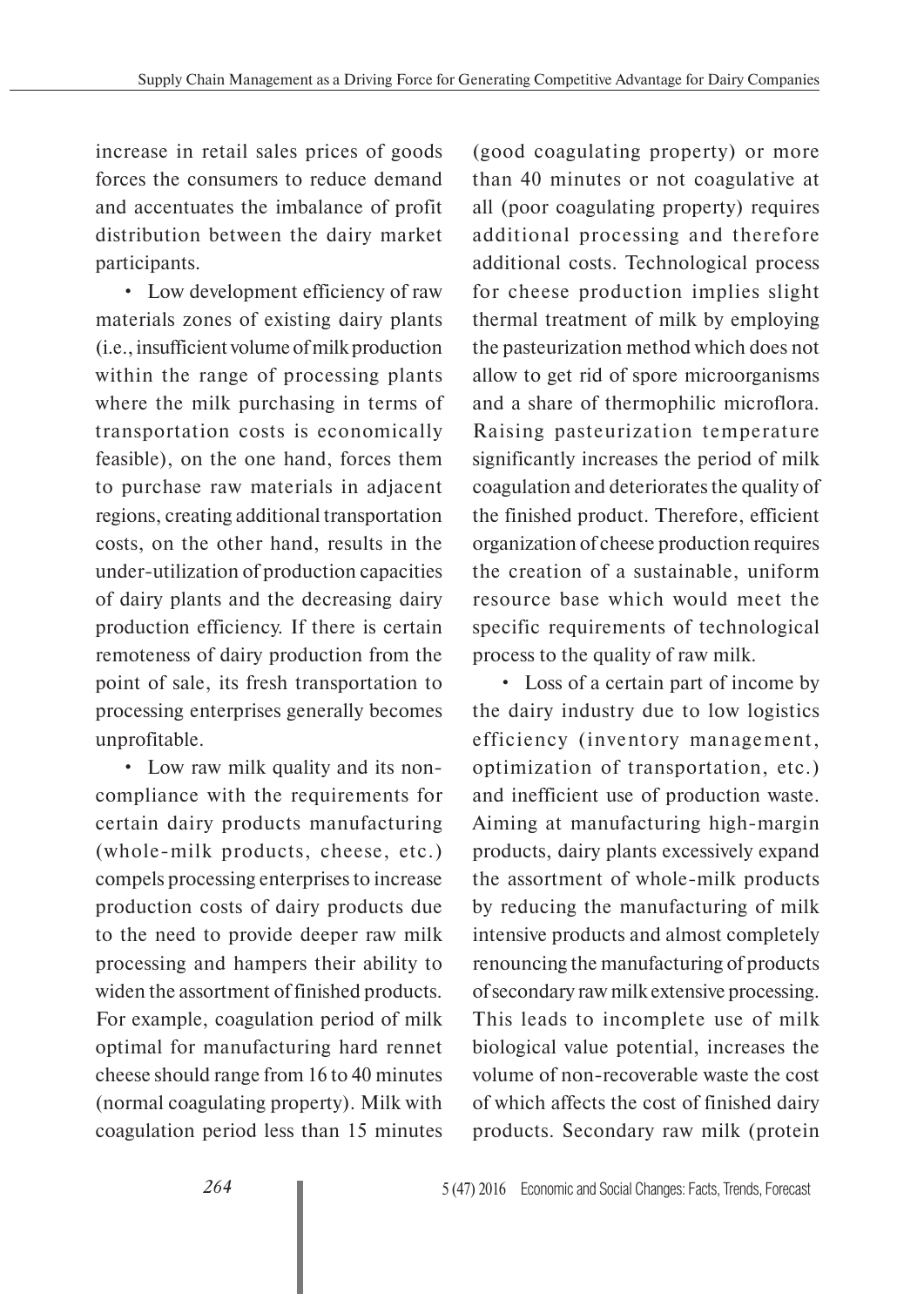and carbohydrate) or dairy industry byproducts are: skimmed milk, buttermilk and milk whey.

Worldwide, secondary raw milk is used for nutritional purposes, to feed animals and produce chemical substances. Owing to modern scientific advances another innovative area for the use of secondary dairy raw milk has emerged – development of bioactive substances used to produce pharmaceuticals and cosmetics; in Russia, however, dairy production recycle streams are practically not used.

• High competition in the dairy market from foreign producers with significant competitive advantages due to their effective global supply chain management based on years of experience. Since the introduction of sanctions targeting the restriction of food supplies delivery from particular European countries, dairy products supplied from Belarus became the main competitive force on the Russian market. However, a large amount of dairy products is still produced in the EU [9].

• A large amount of counterfeit dairy products and extremely low punitive measures for their sales lead, on the one hand, to the bankruptcy of bona fide producers of milk and dairy products, on the other hand, to the drop in consumer demand due to the consumers' dissatisfaction with the quality of dairy products. This trend exists due to uneven distribution of information between the

participants; and dairy market functions similar to the G. Akerlof's market for "lemons" [14]. According to the estimates of the Federal Veterinary and Phytosanitary Monitoring Service (Rosselkhoznadzor), the volume of counterfeit dairy products in the Russian market comprises 11%, and by some dairy products this proportion exceeds 50% [6]. The higher the fat content of dairy products, the greater the volume of counterfeit products in the market. This situation arises from the fact that product's quality is not considered as a competitive advantage by most Russian producers of dairy products. The purpose for counterfeiting dairy products is to receive illegal profits by reducing production costs resulting from unauthorized replacement of high-quality, biologically valuable raw materials with less valuable ones.

• Creation of additional insurance supplies in the elements of logistics chain due to mutual uncertainty about the partners in the supply chain leads to the inability to satisfy the consumers' needs to buy fresh dairy products and increases expenses related to supply maintenance and inevitable percentage of their spoilage.

The implementation of the principles of logistics management throughout the whole supply chain from producers of raw milk to dairy product sales will help the participants to mitigate the negative impact of these restrictions. In the author's opinion, the system of supply chain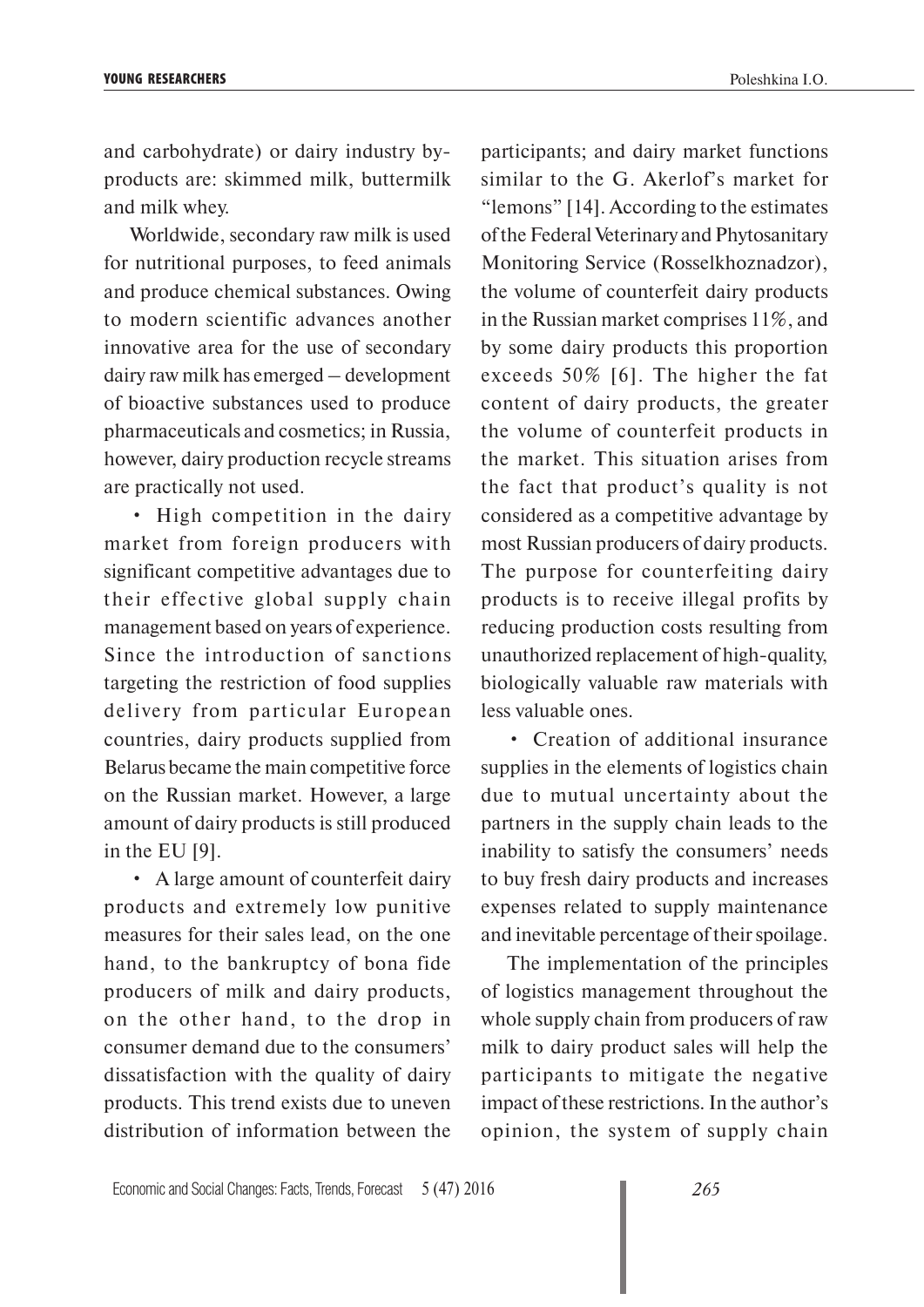management can be considered as a partial alternative of objectively necessary state regulation of the dairy market and the processes of vertical integration aimed at even profit distribution among the participants [8].

The introduction of the system of supply chain management in the dairy market in Russia is hampered, on the one hand, due to the peculiarities of milk as an asset. Milk is a perishable product which requires processing in a short time and a strictly standardized asset which imposes special requirements on the production technology, collection, cooling, storage, packaging and transportation and affects the quality properties of milk  $-$  all this puts special demands on its logistics. On the other hand, the introduction of supply chain management system in Russia is complicated because of the low level of transport infrastructure development, insufficient technical capacity of the market participants, underdeveloped culture of market relations, poor communication processes, lack of trust between the participants, lack of participants' awareness about common goals and low degree of implementation of management strategies when building supply chains at the inter-firm level, differences in corporate cultures, partners' distance barriers, etc. Furthermore, modern Russian logistics market has not yet completely formed and is not transparent enough, which significantly

reduces the efficiency of external logistics services of different providers on the milk market.

The process of formation of an effectively operating supply chain requires a long period of time during which it is necessary to choose reliable partners assessed on the basis of the results of joint work. In Russia, however, the issue of designing an efficient supply chain is often considered by the enterprises only when they need to implement crisis management.

Analysis of the situation in the Russian dairy sector demonstrates an urgent need to implement supply chain management principles and develop a value chain when building long-term partnership relations between its participants in order to increase of level of profitability of each participant. The implementation of SCM principles in the dairy sector will help meet state objectives of ensuring the country's food security and dairy production competitive in both global and domestic markets amid Russia's accession to the WTO, establishment of the Customs Union and the implementation of the import substitution strategy.

#### **Conclusions and suggestions**

The main problem of the Russian dairy sector is uneven margin distribution between the participants in the dairy supply chain. Most profits are concentrated around traders and processors, which makes raw milk production a low-income business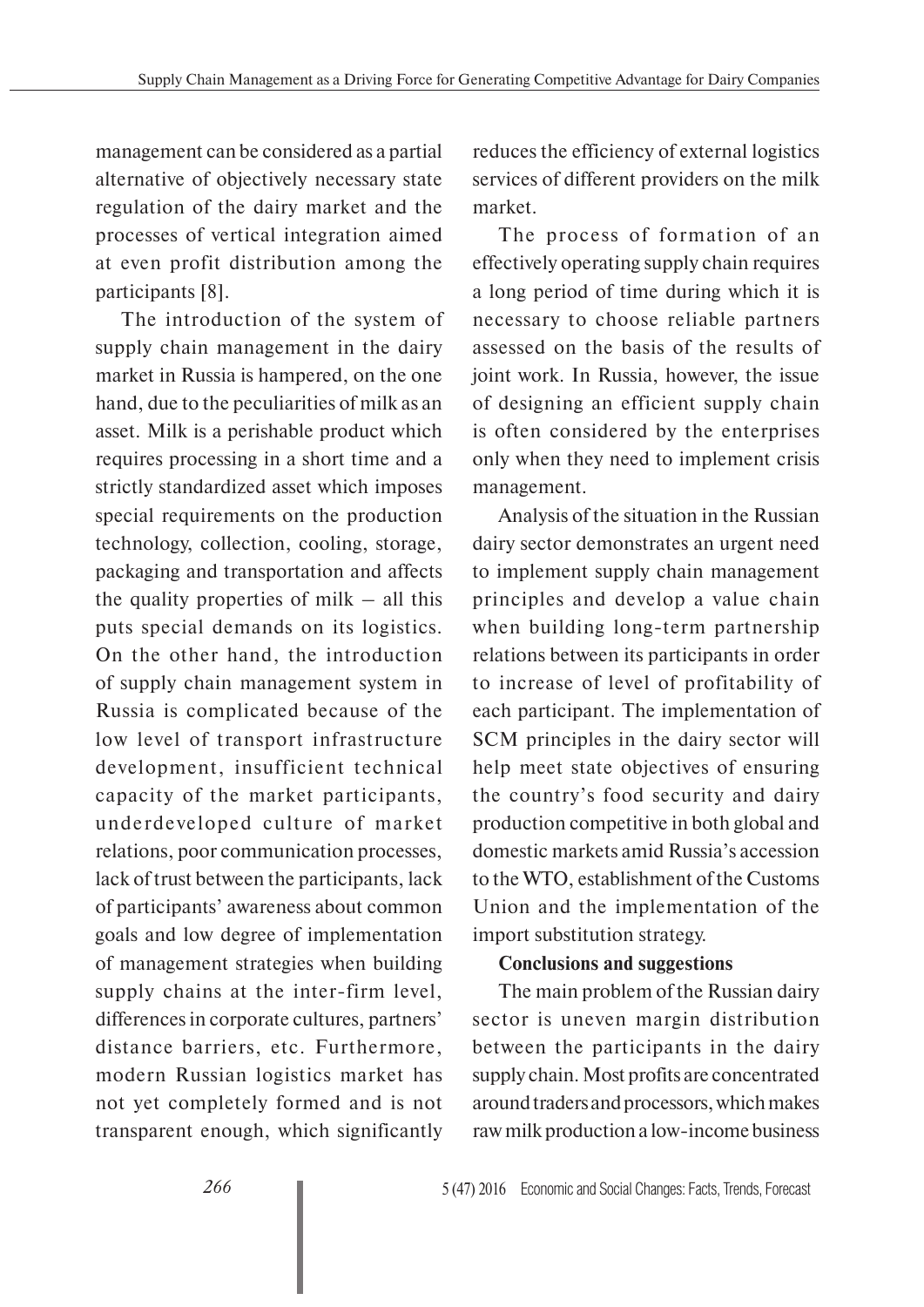activity. Low profitability in agriculture results in a decline in production volumes and a reduction in the quality of raw milk, which, in its turn, entails an increase in dairy production costs due to insufficient loading capacities of milk processing enterprises or very high transportation and production costs. Therefore, the first way of creating a competitive advantage for dairy enterprises is to optimize total margin distribution between all elements of the value chain. Each chain participant's cost (investment) level is used as a base for margin distribution. This distribution will help increase the level of profitability of agricultural dairy producers participating in the supply chain and thereby stimulate the increase in production volumes and milk quality. Stability of raw milk supplies creates significant competitive advantages for the whole chain in general.

The second major problem which determines high transportation and production costs in the dairy sector is associated with insufficient and disproportionate development of rawproduct areas of dairy enterprises and non-compliance of raw milk quality with the requirements of competitive dairy products. There are two ways of solving this problem.

The first is the development by milk producers together with processing enterprises of a rational standardized milk production technology (technology of maintenance, feeding, milking, etc.) allowing to produce milk with set biological parameters (fat, protein content), required for the production of certain types of dairy products. The example of the implementation of such programs in Russia is the Pepsi-Co company.

The second way is the optimization of the range of products of dairy processing enterprises aimed at increasing its incomes through a more rational use of resources and maximum satisfaction of customers' needs. Optimization of the product range should be carried out taking into account the main constraints on the development of the dairy sector: quality (biological composition) and quantity of milk produced in a rationally defined resource area of a dairy plant, taking into account the cost of daily transportation of both raw materials and waste from its production; seasonal changes in the qualitative composition of milk and its production volumes in the resource area of a dairy processing plant; by-products accompanying the production of each type of dairy product as they can be used as raw materials for producing other types of dairy products; fluctuations of seasonal retail price of dairy product sales and demand in the market. Given the constraints described above, the author proposes to implement the optimization of the product range of dairy processing plants on the basis of a mathematical model developed by G. Classen and J. Kampmann [17]. This model was practically tested on the example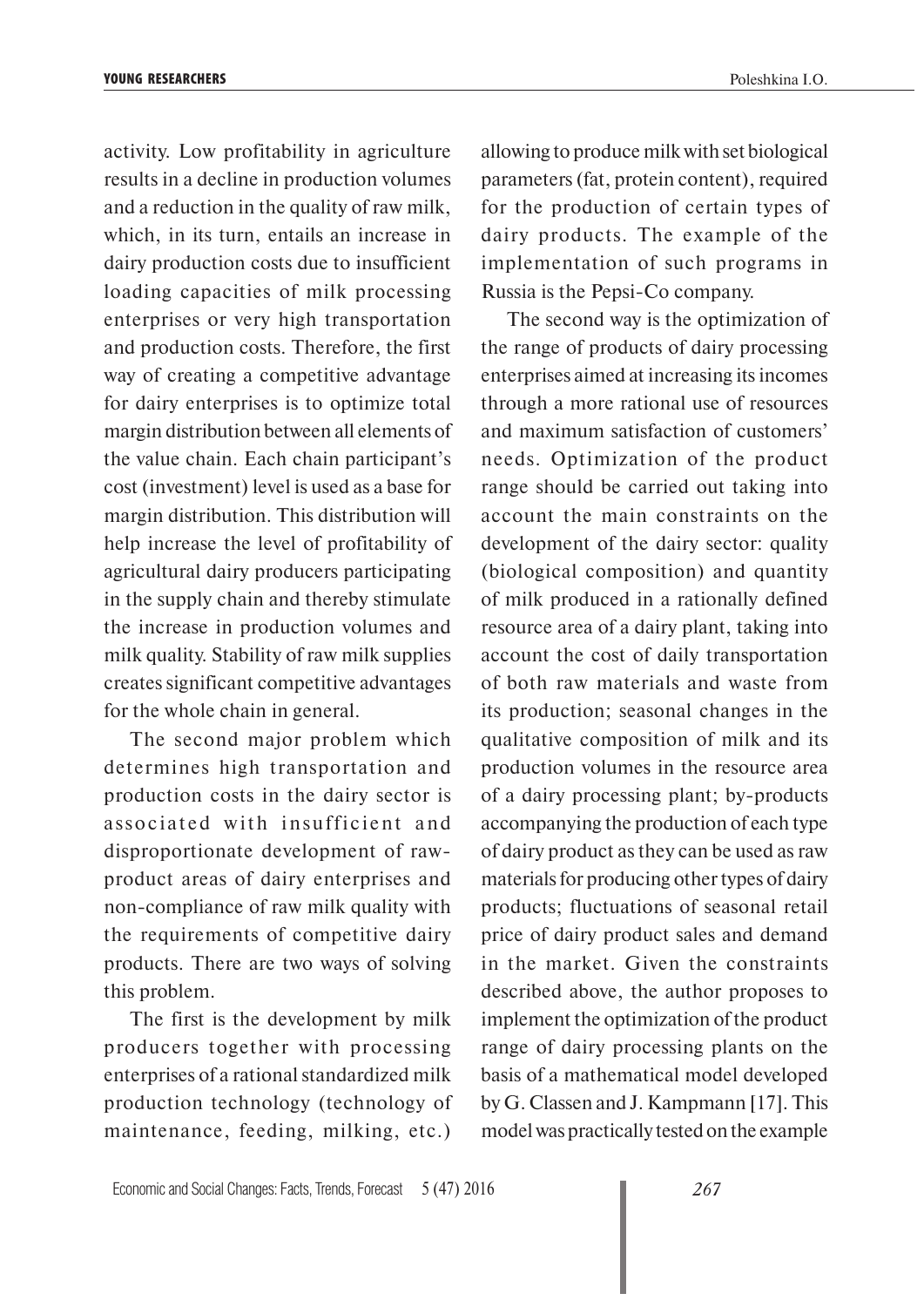of assortment formation of an international dairy company FrieslandCampina and showed a potential significant increase in the profit of this manufacturer. An increase in profit was achieved due to optimal distribution of raw milk for manufacturing dairy products, improvement of the quality of communication between the planning centre and operational units, considering the influence of a fluctuation in the qualitative composition of milk on the cost of of dairy products, forecasting of the changes in demand on the market and the possibility to evaluate investment strategies. The distribution of income throughout the whole supply chain will significantly enhance the competitive position of its participants in the dairy sector.

This approach can be implemented by introducing the systems of supply chain management of dairy products. This model was used to optimize the profit of the supply chain of dairy products in New Zealand through the management of seasonal fluctuation in the qualitative composition of milk produced on farms, and the optimization of the range of dairy products manufactured by processing enterprises taking into account consumer demand, market prices for dairy products and qualitative composition of milk supplied for processing. The model implies the implementation of a mechanism of commodity management in a supply chain. The results of using this mechanism show

that, for example, a 1% increase in casein in milk's composition without changing other quality parameters will change the range of dairy products produced by a processing plant in terms of increasing its price. This will result in the increase in the aggregate profit in a supply chain by 1.27%, in the operating profit – by 1.57%, in inventory management costs – only by 0.3% [22].

The third problem lies is lack of trust between the participants of supply chains and their willingness to insure themselves against cooperation, which leads to increased transaction costs and the creation of insurance supplies (in the production of milk powder and vegetable fat as an alternative to raw milk, in retail – finished dairy products). The result is the loss of competitive advantages derived from management of the entire supply chain operation under the concept of "just in time" due to elimination of supplies at each production stage. In addition, the quality of finished dairy products is significantly reduced due to the use of substitutes for raw milk and the increase in period of dairy products storage in warehouses of trade enterprises. This causes the reduction in consumer demand and the decline in aggregate income of all dairy chain participants. Addressing this problem requires quite a long time, during which each participant's approach to the assessment of their role in a value chain should be reconsidered; it also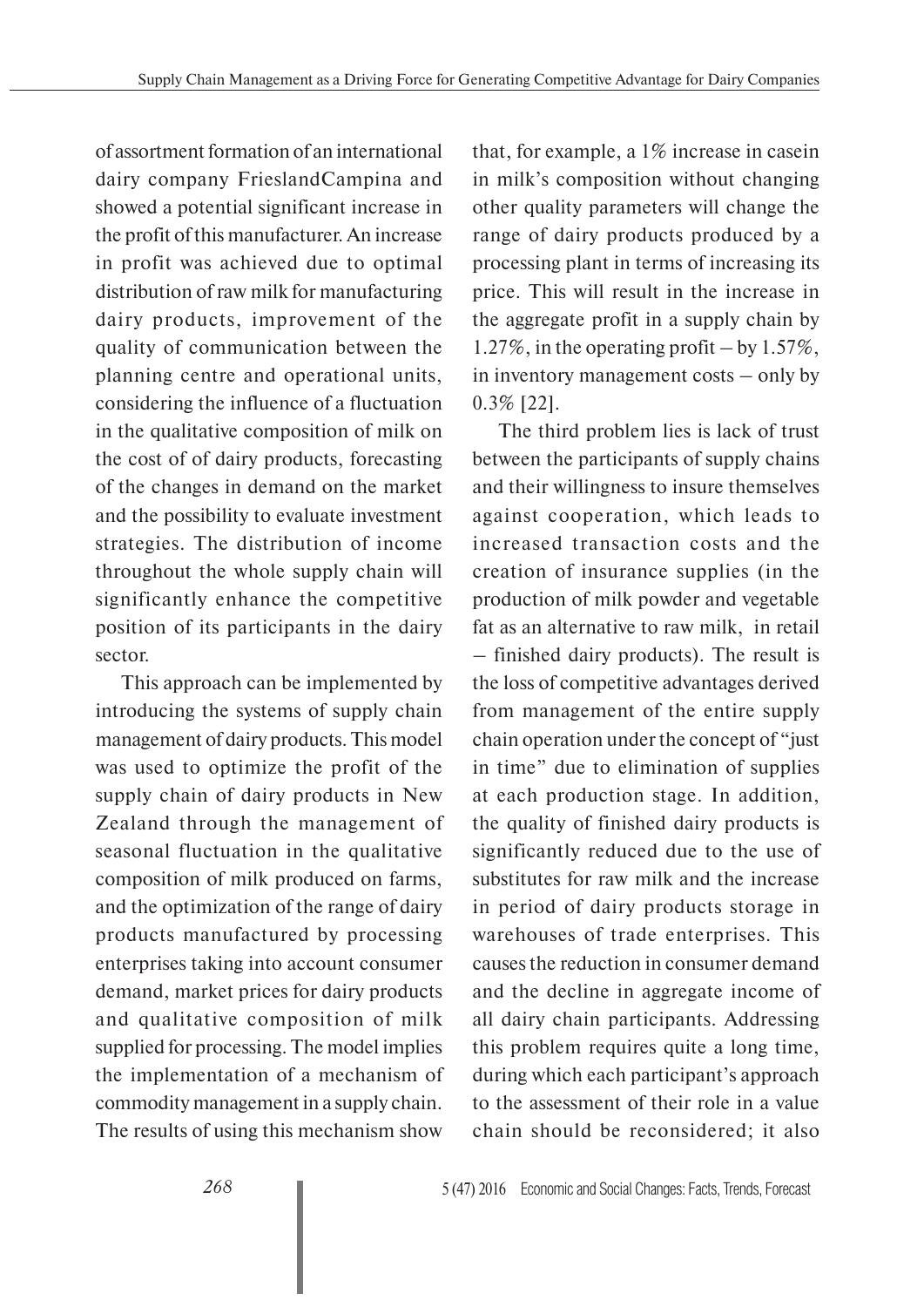requires the awareness that it is only possible to gain significant competitive advantages amid economic crisis through coordinated efforts of all participants of this chain [12].

The implementation of the supply chain management mechanism will to some extent help solve the whole range of identified problems. Using this system, the milk processing plant Dimitar Madzarov Ltd which produces organic dairy products in Bulgaria where the situation in the dairy sector is similar to the Russian reality, managed to increase their production volumes and milk tradability on farms participation in the supply chain. The average increase in production amounted to 195.4%, and the level of tradability – 115.1%.

According to the surveys of farmers involved in the supply chain of Dimitar Madzarov Ltd, the main factors ensuring milk production volume increase are: longterm contracts with the processing plants, milk collection in sufficient proximity to the farm, good processor's reputation, high level of trust, better milk quality control, timely payments, high purchase prices and low risks. Fifty per cent of the interviewed farmers involved in the

supply chain of Dimitar Madzarov Ltd. stated that they plan to increase the production of milk, 30% reported about their intention to maintain the existing volume of production, and none of the respondents is going to shift to production of other agricultural products.

The use of supply chain management mechanisms is implemented with a view to ensuring an even income distribution between the participants of the chain. Therefore, the purchasing prices of the Dimitar Madzarov Ltd are established at a significantly higher level than average prices of raw milk in Bulgaria. A longterm contract fixes the volume of milk supplies, its quality, prices and gives a detailed description of sanctions for noncompliance of the quality of supplied milk to the established requirements [15].

Building close relations between milk producers and processors in a supply chain through active communication, coordination and use of incentive mechanisms helps dairy plants to introduce new requirements for the suppliers to the quality, time and ways of raw milk delivery, which increases the supply chain's aggregate profit which is later evenly distributed among the participants.

#### **References**

Economic and Social Changes: Facts, Trends, Forecast 5 (47) 2016 *269*

<sup>1.</sup> Volkova T.S. Ispol'zovanie kontseptsii otraslevoi tsepochki tsennosti v upravlenii zatratami molochnoi promyshlennosti [The use of the concept of value chain in dairy industry costs management]. *Upravlencheskii uchet* [Management accounting], 2013, no. 11, pp. 12-22. (In Russian).

<sup>2.</sup> Doktrina prodovol'stvennoi bezopasnosti RF [Russian Federation's Food Security Doctrine]. *Ministerstvo sel'skogo khozyaistva RF* [Ministry of Agriculture of the Russian Federation]. Available at: www.mcx.ru. (In Russian).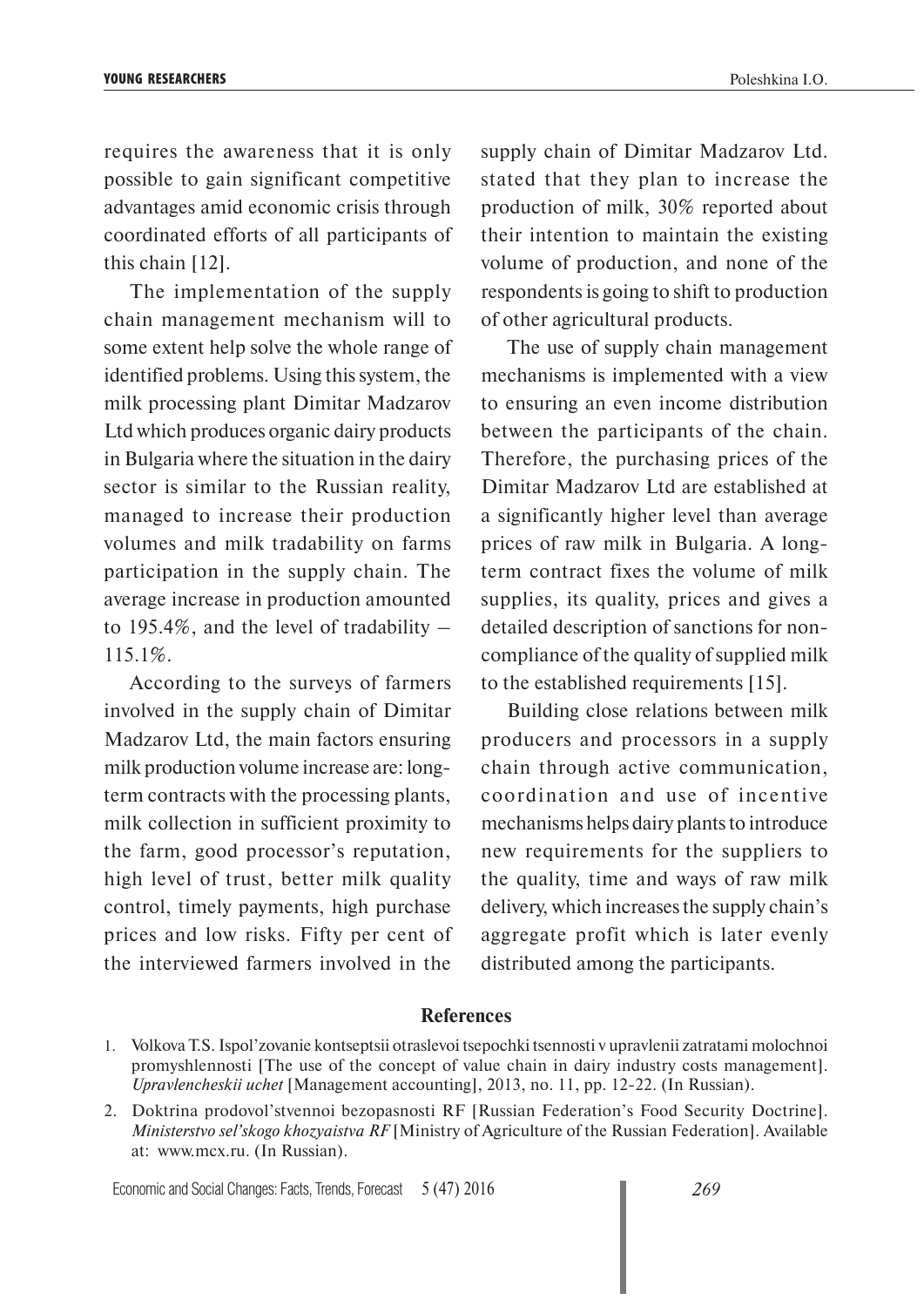- 3. Dinamika ob"emov proizvodstva syrogo moloka i molochnoi produktsii v Rossiiskoi Federatsii [Raw milk and dairy products production volume dynamics in the Russian Federation]. *Natsional'nyi soyuz proizvoditelei moloka* [National Union of Milk Producers]. Available at: http://www.souzmoloko. ru/news/rinok-moloka/rinok-moloka\_3372.html. (In Russian).
- 4. Indeks effektivnosti logistiki: razryv sokhranyaetsya [LP index: the gap is reducing]. *Vsemirnyi bank, 20.03.2014* [World Bank, March 3rd, 2014]. Available at: http://www.worldbank.org/ru/news/pressrelease/2014/03/20/logistics-performance-index-gap-persists. (In Russian).
- 5. Stock J. R., Lambert D.M. *Strategicheskoe upravlenie logistikoi: per. s 4-go angl. Izd* [Strategic logistics management: translation from the 4th English edition]. Moscow: INFRA-M, 2005. (In Russian).
- 6. Nechestnoe moloko [Fraudulent milk]. *Interfaks-Rossiya* [Interfax–Russia]. Available at: http:// www.interfax-russia.ru/print.asp?id=737871&type=view. (In Russian).
- 7. Petrunya N.G. Planirovanie tsepochek postavok dlya molokopererabatyvayushchikh predpriyatii [Supply chain planning for dairy enterprises]. *Pererabotka moloka* [Milk processing]. Available at: http://www.milkbranch.ru/publ/view/347.html. (In Russian).
- 8. Poleshkina I.O. Mekhanizmy gospodderzhki molochnogo sektora v Evropeiskom soyuze i vozmozhnost' ikh adaptatsii v usloviyakh Rossii [State aid mechanisms of the dairy industry in the European Union and their adaptability to Russian conditions]. *Mezhdunarodnyi sel'skokhozyaistvennyi zhurnal* [International journal of agriculture], 2014, no. 4, pp. 60-63. (In Russian).
- 9. Poleshkina I.O. Osobennosti konkurentsii na rynke moloka v Rossii [Competition features of Russian dairy market]. *Ekonomika sel'skokhozyaistvennykh i pererabatyvayushchikh predpriyatii* [Economy of agricultural and processing enterprises], 2015, no. 8, pp. 24-29. (In Russian).
- 10. Porter M. *Konkurentnoe preimushchestvo: kak dostich' vysokogo rezul'tata i obespechit' ego ustoichivost'* [Competitive advantage: creating and sustaining superior performance]. Moscow: Al'pina Biznes Buks, 2005. 715 p. (In Russian).
- 11. *Sait kompanii IFS Applications* [*IFS Applications official website*]. Available at: http://www.ifsrussia. ru/ifsgeneralscm.htm. (In Russian).
- 12. Sergeev V.I. Logistika i upravlenie tsepyami postavok antikrizisnye instrumenty menedzhmenta [Logistics and supply chain management – anti-crisis management tools]. *Logistika i upravlenie tsepyami postavok* [Logistics and supply chain management], 2015, no. 1 (66), pp. 9-23. (In Russian).
- 13. Williamson O. *Ekonomicheskie instituty kapitalizma: firmy, rynki, "otnoshencheskaya" konkurentsiya: per. s angl.* [The economic institutions of capitalism]. Saint Petersburg: Lenizdat, 1996. 702 p. (In Russian).
- 14. Akerlof G. The Market for "Lemons": Quality Uncertainty and the Market Mechanism. *The Quarterly Journal of Economics, volume* 84, August, 1970, pp. 488-500.
- 15. Bachev H. Dairy Supply Chain Management in Bulgaria. *The IUP Journal of Supply Chain Management*, volume 8, no. 2, 2011, pp. 7-20.
- 16. Backer K.D., Miroudot S. Mapping Global Value Chain. *OECD Trade Policy Papers*, no. 159. Available at: http://dx.doi.org/10.1787/5k3v1trgnbr4-en dx.doi.org/10/1787/
- 17. Banaszewska A., Cruijssen F., van der Vorst J.G.A.J., Claassen G.D.H., Kampman J.L. A comprehensive dairy valorization model. *Journal of Dairy Science*, 2013, volume 96, issue 2, pp. 761-779.
- 18. Handfield R., Nichols E. *Supply Chain Redesign: Transforming Supply Chains into Integrated Value Systems*. Financial Times Prentice Hall, 2002. 400 p.
- 19. Kharin S. Vertical price transmission along the diary supply chain in Russia. *Studies in Agricultural Economics,* 2015, no. 117, pp. 80-85.